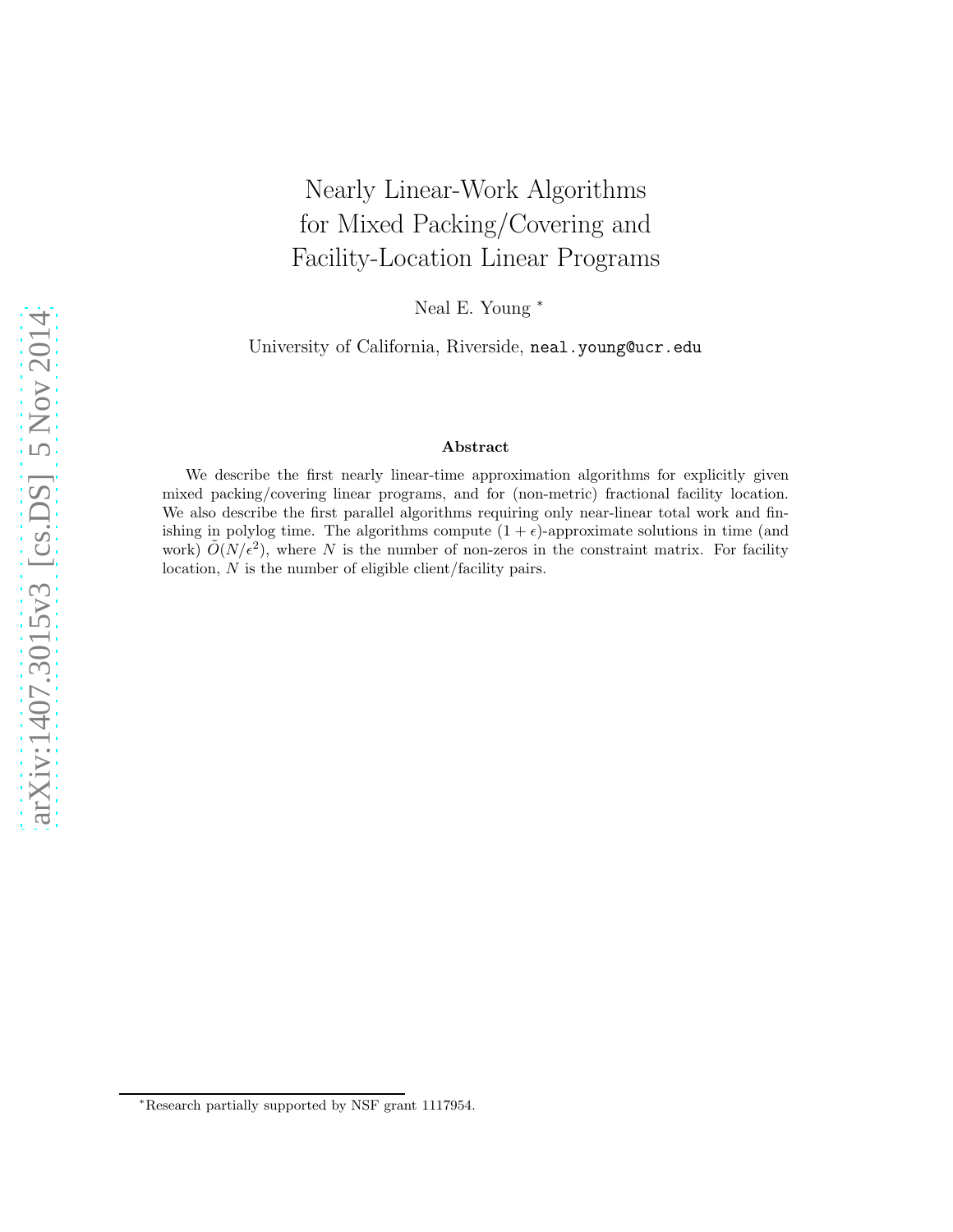# 1 Introduction

Mixed packing/covering LP's are fundamental to combinatorial optimization in computer science and operations research, with numerous applications, including many that are not pure packing or covering — solving linear systems, computer tomography, machine scheduling, routing problems, multicommodity flow with demands, etc. In many approximation algorithms for NP-hard problems, solving such an LP in order to round the solution is the main bottleneck.

Algorithms with linear worst-case run time (the time it takes just to read the input) have always been something of a holy grail. Their importance is increasing with the abundance of big data, and, with the growing reliance on multiprocessors and server farms, linear-work algorithms that can be highly parallelized are of particularly interest.

**Results.** We give the first nearly linear-time  $(1 + \epsilon)$ -approximation algorithms and the first nearly linear-work parallel algorithms for mixed packing/covering linear programs and for fractional facility location. Let N be the input size, that is, the number of non-zeroes in the linear program. Let  $m$  and  $n$  be the numbers of constraints and variables, respectively. Generally  $\max(m, n) \leq N \leq mn$ .

For mixed packing/covering, Thm. [1](#page-2-0) gives a  $(1 + \epsilon)$ -approximation algorithm taking time  $O(N \log(m)/\epsilon^2)$  and a parallel algorithm doing work  $O(N \log m \log (n \log(m)/\epsilon)/\epsilon^2)$  in polylog time,  $O(\log N \log^2 m \log (n \log(m)/\epsilon)/\epsilon^4)$ . For fractional facility location, Thm. [2](#page-7-0) gives a  $(1+\epsilon)$ approximation algorithm running in time  $O(N \log(m)/\epsilon^2)$  and a parallel algorithm doing work  $O(N \log N \log(m)/\epsilon^2)$ , in polylog time,  $O(\log N \log^2(m)/\epsilon^4)$ . For facility location, the input size N is the number of eligible (client, facility) pairs; there are  $m$  clients and  $n$  facilities.

**Definitions.** A mixed packing/covering linear program (LP) is of the form "find  $x \in \mathbb{R}^n_+$  such that  $Cx \geq c$  and  $Px \leq p^{n}$  where C and P are non-negative. A  $(1 + \epsilon)$  $(1 + \epsilon)$  $(1 + \epsilon)$ -approximate solution is an x such that  $Cx \geq c$  and  $Px \leq (1 + \epsilon)p$ . Here are some special cases: a *(non-negative) linear* system is of the form "find  $x \in \mathbb{R}^n_+$  such that  $Ax = b$ "; pure packing/covering LP's are primal and dual LPs of the form  $\max\{c \cdot x : x \in \mathbb{R}_+^n, Ax \leq b\}$  and  $\min\{b \cdot y : y \in \mathbb{R}_+^m, A^{\mathsf{T}}y \geq c\}$ ; covering with box constraints is of the form  $\min\{c \cdot x : x \in \mathbb{R}_+^n, Ax \geq b, x \leq u\}$ . Above, A must be non-negative.

For facility location (Section [4\)](#page-7-1), a  $(1+\epsilon)$ -approximate solution is one of cost at most  $1+\epsilon$  times minimum. (The LP is not a mixed packing/covering LP. It has two standard reformulations as a set-cover LP, but both increase LP size super-linearly, so don't yield nearly linear-time algorithms by direct reduction to covering. See appendix Section [5.3](#page-14-0) and [\[15\]](#page-11-0), [\[17,](#page-11-1) §6.2].)

Techniques. The algorithms are Lagrangian-relaxation algorithms. Roughly, one starts with an all-zero (or small) vector x, then repeatedly increments x by an increment vector  $\delta$ . (The direction of  $\delta$  is guided by the gradient of a scalar-valued penalty function  $\phi(x)$ ; the size ensures  $x+\delta$  is within a trust region around x, so that  $\delta \cdot \nabla \phi(x) = (1+O(\epsilon))(\phi(x+\delta)-\phi(x))$ . The penalty function  $\phi$  combines the constraints into a smooth scalar-valued function of the current solution x. Ours for mixed packing/covering is roughly  $\phi(x) \approx \log \left( \sum_i (1+\epsilon)^{P_i x} \times \sum_i (1-\epsilon)^{C_i x} \right)$ .

For mixed packing/covering, [\[28\]](#page-12-0) gives an algorithm with time  $\tilde{O}(md/\epsilon^2)$  and a parallel algorithm with work  $\tilde{O}(md/\epsilon^2)$ , where  $d \leq m$  is the maximum number of constraints that any variable appears in. (Note  $md$  is not generally close to linear.) [\[28\]](#page-12-0) uses ideas from works on *pure* packing/covering: round-robin consideration of variables [\[9,](#page-11-2) [10\]](#page-11-3), non-uniform increments [\[11,](#page-11-4) [12\]](#page-11-5), and incrementing multiple variables at once [\[21\]](#page-12-1). For the special case of pure packing/covering, [\[18\]](#page-11-6) is the first to achieve nearly linear time,  $O((n + m)/\epsilon^2 + N)$ . That algorithm randomly couples primal and dual algorithms (an idea from [\[14\]](#page-11-7)), and uses a random sampling trick to reduce the

<span id="page-1-0"></span><sup>&</sup>lt;sup>1</sup>[\[28,](#page-12-0) Lemma 8], reduces the more general min $\{\lambda : \exists x \in \mathbb{R}_+^n : Cx \geq x; Px \leq \lambda p\}$  to a small number of these.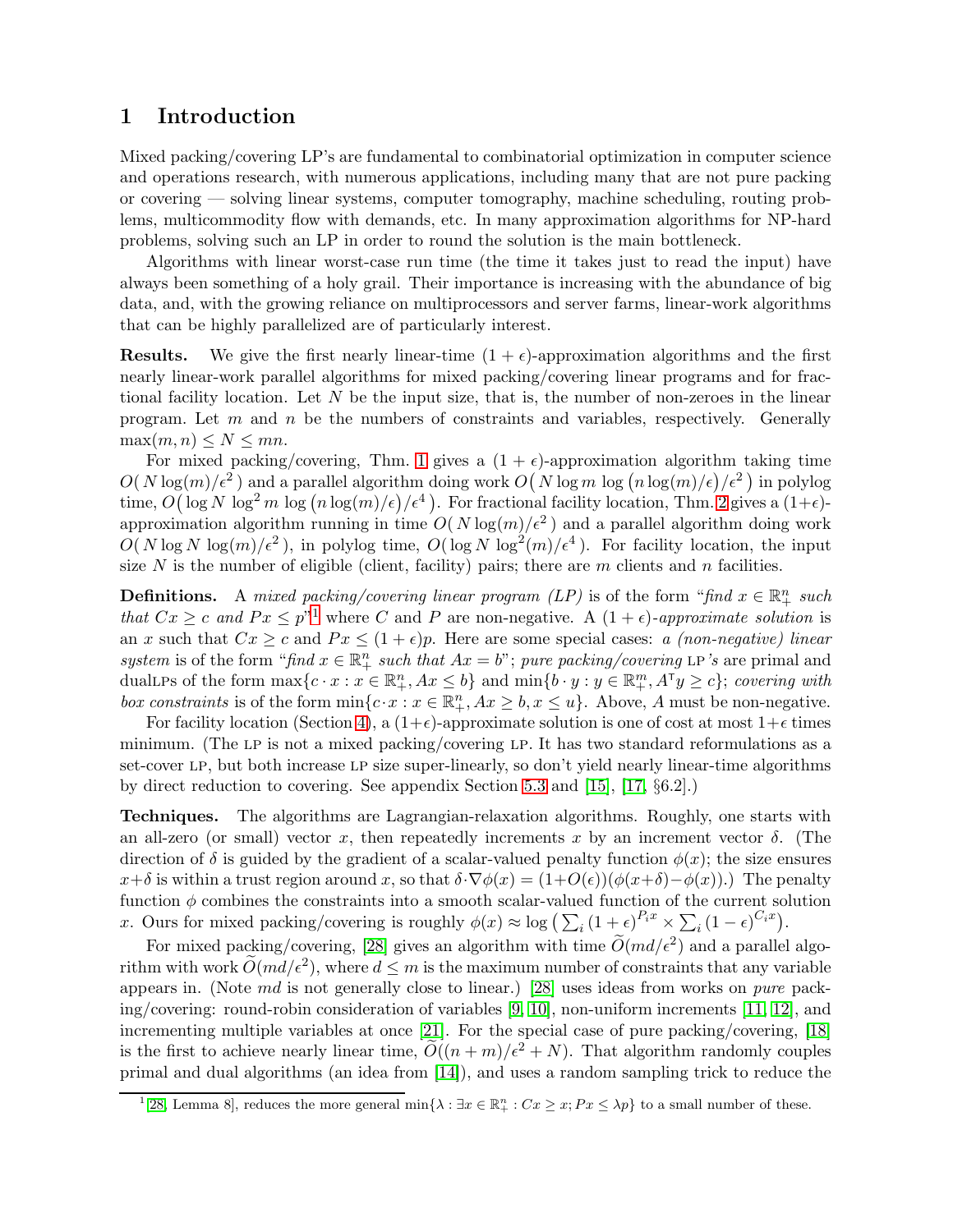intermediate calculations. The algorithms in this paper incorporate and adapt all the above ideas except coupling, improving (for the first time since 2001) the bounds from [\[28\]](#page-12-0).

Other related work. Lagrangian-relaxation algorithms have a large literature [\[2,](#page-11-8) [5,](#page-11-9) [25\]](#page-12-2). Generally, they maintain sparsity easily (similar to iterative solvers) and are numerically stable.

By allowing  $1/\epsilon^2$  dependence on  $\epsilon$ , the algorithms here achieve near-optimal dependence on the other parameters. Recent sequential algorithms building on Nesterov ([\[22\]](#page-12-3)) reduce the dependence to  $1/\epsilon$ : for mixed packing/covering, [\[6,](#page-11-10) Thm. 12] achieves  $\widetilde{O}(n^{2.5}K_p^{1.5} \max(K_p, K_c)^{0.5}/\epsilon)$ time, where  $K_p$  and  $K_c$  are, respectively, the maximum number of non-zeros in any packing or covering constraint; [\[8,](#page-11-11) Thm's 3,4,6] achieves time  $\widetilde{O}(m^{1.5}n^{1.5}/\epsilon)$  for facility location, and similar results for pure packing and set cover. So far, the reduced dependence on  $\epsilon$  always comes at the expense of polynomial (super-linear) dependence on other parameters, so is asymptotically slower unless  $1/\epsilon$  is growing polynomially with N.

For the special case of pure packing/covering, a recent parallel algorithm [\[1\]](#page-10-0) achieves nearlinear work  $O(N \log^2(N) / \epsilon^3)$ , and time  $O(\log^2(N) / \epsilon^3)$ , breaking the  $1/\epsilon^4$  time barrier for polylogtime parallel algorithms. The algorithm does not apply to *mixed* packing/covering.

Solving linear systems ("find x such that  $Ax = b$ ") is a fundamental algorithmic problem. The algorithms here find an approximate solution in nearly linear time (or in parallel doing nearlinear-work) for the special case when A and the solution x are non-negative (e.g., for computer tomography [\[4,](#page-11-12) [28\]](#page-12-0)). Another important special case is when A is a graph Laplacian [\[13,](#page-11-13) [16,](#page-11-14) [23,](#page-12-4) [24\]](#page-12-5). (Note that graph Laplacians are not non-negative, so the form of approximation differs.) Those solvers are a basic building block in many settings, one celebrated recent example being the nearly linear-time approximation algorithm for maximum flow ([\[7\]](#page-11-15) and surveys [\[20,](#page-11-16) [26\]](#page-12-6)).

Online mixed packing/covering was recently shown to have polylog-competitive algorithms [\[3\]](#page-11-17).

**Future work.** For pure packing/covering, [\[18,](#page-11-6) [19\]](#page-11-18) achieves time  $O((n+m)\log(N)/\epsilon^2 + N)$ , shifting the  $1/\epsilon^2$  factor to a lower-order term for dense instances. Is this possible for mixed packing/covering or facility location? So far the primal/dual coupling used in [\[18,](#page-11-6) [19\]](#page-11-18) eludes efficient extension to mixed packing/covering.

### 2 Mixed Packing and Covering

<span id="page-2-0"></span>**Theorem 1.** For mixed/packing covering, there are  $(1 + \epsilon)$ -approximation algorithms running (i) in time  $O(N \log(m)/\epsilon^2)$ ,

(ii) in parallel time  $O(\log N \log^2 m \log(n \log(m)/\epsilon)/\epsilon^4)$ , doing work  $O(N \log(n \log(m)/\epsilon) \log(m)/\epsilon^2)$ .

The rest of this section proves Thm. [1.](#page-2-0) The starting point is Alg. [1](#page-3-0) (above), which is essentially a convenient reformulation of the generic "algorithm with phases" in [\[28,](#page-12-0) Fig. 2]. For part (i), we'll describe how to implement it to run faster by only estimating the intermediate quantities of interest and updating the estimates periodically. We'll need the following properties (essentially from [\[28\]](#page-12-0)):

<span id="page-2-1"></span>**Lemma [1](#page-3-0).** Given any feasible mixed packing/covering instance  $(P, C)$ , Alg. 1 (i) returns a  $(1+O(\epsilon))$ -approximate solution (i.e., x such that  $Cx \geq 1$  and  $Px \leq 1+O(\epsilon)$ ), (ii) scales  $\lambda_0$  (lines 12-13) at most  $O(U)$  times, where  $U = O(\log(m)/\epsilon^2 + \max_i P_i x^0/\epsilon)$ , and (iii) increments x (lines [5–11\)](#page-3-0) at most  $O(m U)$  times.

See the appendix for a proof, which follows the proofs of Lemmas 1–5 of [\[28\]](#page-12-0). After initial-ization, Alg. [1](#page-3-0) simply repeats one of two operations: (a) incrementing the current solution x by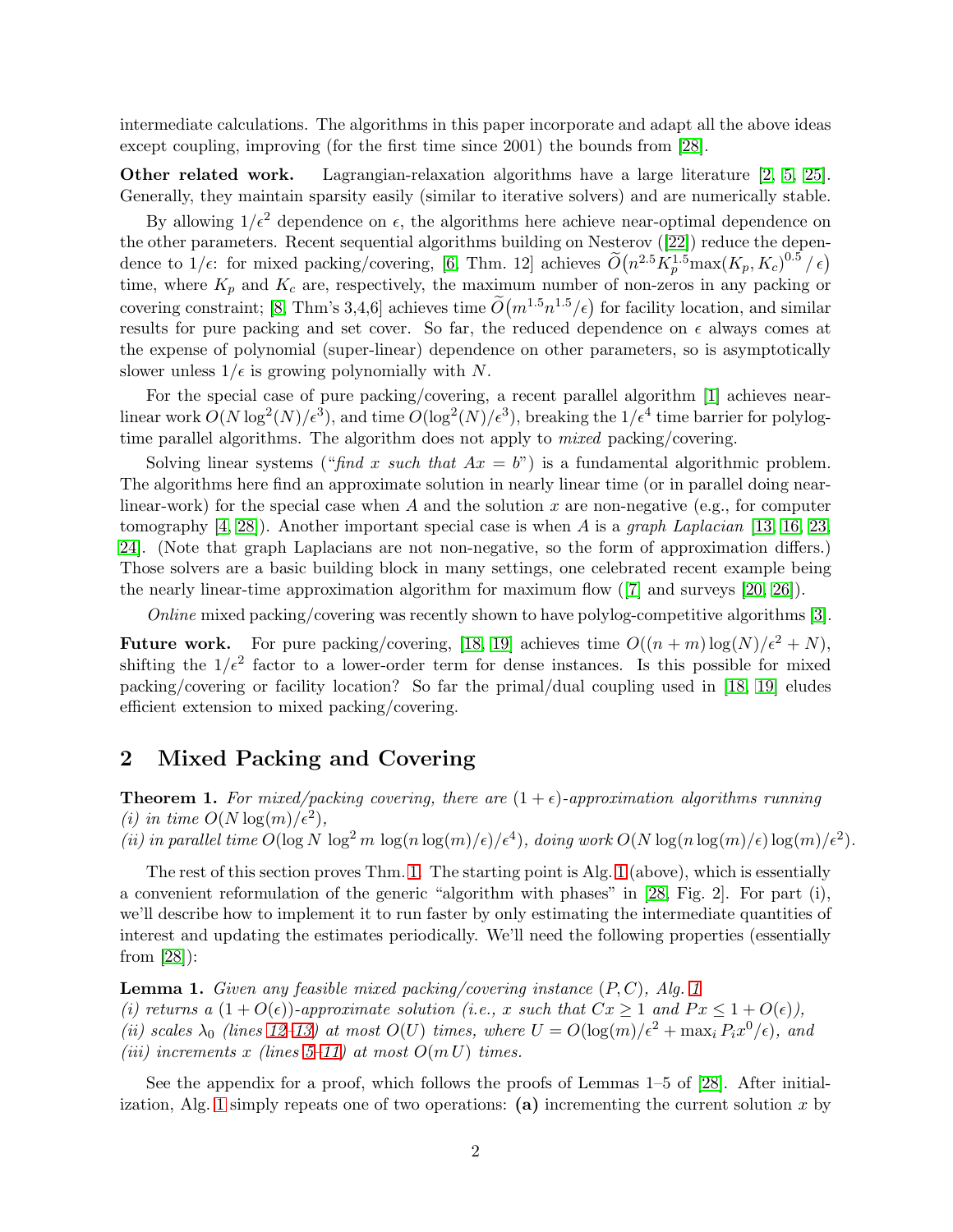<span id="page-3-0"></span>

|  | <b>Algorithm 1</b> Generic approximation algorithm for mixed packing/covering LPs |  |  |  |
|--|-----------------------------------------------------------------------------------|--|--|--|
|--|-----------------------------------------------------------------------------------|--|--|--|

1 function PACKING-COVERING(matrices C, P; initial solution  $x = x^0 \in \mathbb{R}^n_+$ ,  $\epsilon \in (0, 1/10)$ ) 2 Define:  $U = (\max_i P_i x^0 + \ln m)/\epsilon^2$  $p_i(x) = (1 + \epsilon)^{P_i x}$   $c_i(x) = (1 - \epsilon)^{C_i x}$  if  $C_i x \le U$ , else  $c_i(x) = 0$  $|p(x)| = |p(x)|_1$   $|c(x)| = |c(x)|_1 = \sum_i c_i(x)$  $\lambda(x,j) = P_j^{\mathsf{T}} p(x) / C_j^{\mathsf{T}} c(x)$   $\lambda^*(x) = \min_{j \in [n]} \lambda(x,j).$ 3 Initialize  $\lambda_0 \leftarrow |p(x)|/|c(x)|$ . 4 Repeatedly do either of the following two operations whose precondition is met: 5 operation (a): increment x \* $(x) \leq (1+4\epsilon)\lambda_0$ 6 Choose  $\delta \in \mathbb{R}^n_+$  such that 7 (i)  $\forall j \in [n]$ , if  $\delta_j > 0$  then  $\lambda(x, j) \leq (1 + 4\epsilon)\lambda_0$ , and 8 (ii)  $\max\{\max_i P_i \delta, \max_{i:C_i x \leq U} C_i \delta\}$  is in [1/2, 1] 9 (the maximum increase in any  $P_i x$  or active  $C_i x$  is between 1/2 and 1). 10 Let  $x \leftarrow x + \delta$ . 11 If  $\min_i C_i x \geq U$  then return  $x/U$ . 12 operation (b): scale  $\lambda_0$ \* $(x) \geq (1+\epsilon)\lambda_0$ 

some vector  $\delta$ , or (b) scaling  $\lambda_0$  by  $1 + \epsilon$ . In each iteration, it can do either operation whose precondition is met, and when incrementing x there are many valid ways to choose  $\delta$ .

#### 2.1 Proof of part (i), sequential algorithm

13 Let  $\lambda_0 \leftarrow (1 + \epsilon) \lambda_0$ .

Alg. [2,](#page-4-0) which we use to prove part (i) of Thm. [1,](#page-2-0) repeats these two operations in a particular way. To reduce the run time to nearly linear, instead of computing  $Px, Cx, p(x)$  and  $c(x)$  exactly as it proceeds, Alg. [2](#page-4-0) maintains estimates:  $\hat{P}, \hat{C}, \hat{p}$ , and  $\hat{c}$ . To prove correctness, we show that the estimates suffice to ensure a correct implementation of Alg. [1,](#page-3-0) which is correct by Lemma [1](#page-2-1) (i).

<span id="page-3-1"></span>**Lemma 2.** Given any feasible packing/covering instance  $(P, C)$ , provided the updates in lines [12–](#page-4-1) [13](#page-4-1) maintain Invariant [\(1\)](#page-4-1):

- (i) Each operation (a) or (b) done by Alg. [2](#page-4-0) is a valid operation (a) or (b) of Alg. [1,](#page-3-0) so
- (ii) Alg. [2](#page-4-0) returns a  $(1+O(\epsilon))$ -approximate solution.

The proof is in the appendix. The proof follows [\[28\]](#page-12-0), but adds the idea from [\[18,](#page-11-6) [19\]](#page-11-18) of maintaining estimates by sampling. (Here we maintain the estimates differently, though, using deterministic, periodic sampling as detailed in the next proof.)

**Lemma 3.** Alg. [2](#page-4-0) can do the updates in lines  $11-12$  so as to maintain Invariant  $(1)$  and take total time  $O(N \log(m)/\epsilon^2)$ .

Proof. The algorithm maintains the following global data:

- the current solution x, and vectors  $\hat{P}, \hat{C}, \hat{p}$  and  $\hat{c}$  satisfying Invariant [\(1\)](#page-4-1);
- for each j, column maxima: max<sub>i</sub>  $P_{ij}$  and max $\{C_{ij} : C_i x \leq U\}$ .

Initializing these items takes  $O(N)$  (linear) time, with the exception of the column maxima. To initialize and maintain the maxima, the algorithm presorts the entries within each column of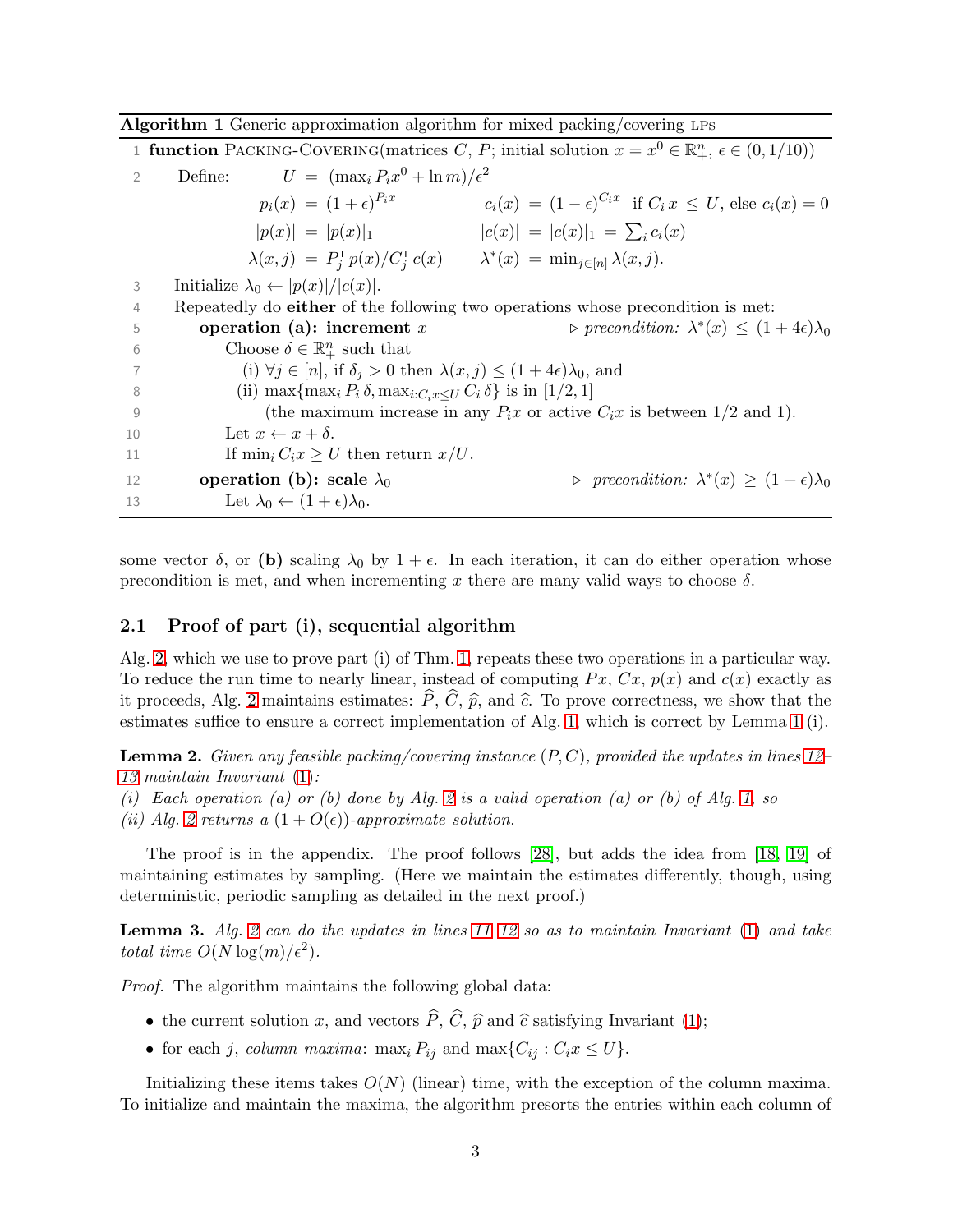<span id="page-4-1"></span><span id="page-4-0"></span>

|    | Algorithm 2 Sequential implementation of Alg. 1 for mixed packing/covering LPs                                                                                                        |  |  |  |
|----|---------------------------------------------------------------------------------------------------------------------------------------------------------------------------------------|--|--|--|
|    | 1 function SEQUENTIAL-PACKING-COVERING( $P, C, \epsilon$ )                                                                                                                            |  |  |  |
| 2  | Initialize $x_j \leftarrow 0$ for $j \in [n]$ , $\lambda_0 \leftarrow  p(x) / c(x)  = m_p/m_c$ , and $U = \ln(m)/\epsilon^2$ .                                                        |  |  |  |
| 3  | Maintain vectors $\widehat{P}$ , $\widehat{C}$ , $\widehat{p}$ , and $\widehat{c}$ , to satisfy invariant                                                                             |  |  |  |
|    | $\widehat{P}_i \in (P_i x - 1, P_i x]$ $\widehat{p}_i = (1 + \epsilon)^{\widehat{P}_i},$<br>For all $i$ :<br>(1)                                                                      |  |  |  |
| 4  | $\hat{C}_i \in (C_i x - 1, C_i x]$ $\hat{c}_i = (1 - \epsilon)^{\hat{C}_i}$ if $\hat{C}_i \leq U$ , else $\hat{c}_i = 0$ .                                                            |  |  |  |
| 5  | repeat                                                                                                                                                                                |  |  |  |
| 6  | for each $j \in [n]$ do<br>$\triangleright$ do a run for $x_i$                                                                                                                        |  |  |  |
| 7  | Compute values of $P_i^{\mathsf{T}}\hat{p}$ and $C_i^{\mathsf{T}}\hat{c}$ from $\hat{p}$ and $\hat{c}$ . Define $\hat{\lambda}_j = P_i^{\mathsf{T}}\hat{p}/C_i^{\mathsf{T}}\hat{c}$ . |  |  |  |
| 8  | while $\lambda_i \leq (1+\epsilon)^2 \lambda_0/(1-\epsilon)$ do                                                                                                                       |  |  |  |
| 9  | $\triangleright$ assertion: $\lambda^*(x) \leq (1+4\epsilon)\lambda_0$<br>operation (a): increment $x_i$                                                                              |  |  |  |
| 10 | Let $x_j \leftarrow x_j + z$ , choosing z so max $\{\max_i P_{ij} z, \max_{i:C_i x \leq U} C_{ij} z\} = 1/2$ .                                                                        |  |  |  |
| 11 | As described in text, to maintain Invariant $(1)$ :                                                                                                                                   |  |  |  |
| 12 | For selected <i>i</i> with $P_{ij} \neq 0$ , update $P_i$ and $\hat{p}_i$ . Update $P_i^{\mathsf{T}} \hat{p}$ accordingly.                                                            |  |  |  |
| 13 | For selected <i>i</i> with $C_{ij} \neq 0$ , update $\hat{C}_i$ and $\hat{c}_i$ . Update $C_i^{\mathsf{T}}\hat{c}$ accordingly.                                                       |  |  |  |
| 14 | If $\min_i \widehat{C}_i \geq U$ then return $x/U$<br>$\triangleright$ finished                                                                                                       |  |  |  |
| 15 | $\triangleright$ assertion: $\lambda^*(x) \geq (1+\epsilon)\lambda_0$<br>operation (b): scale $\lambda_0$                                                                             |  |  |  |
| 16 | Let $\lambda_0 \leftarrow (1+\epsilon)\lambda_0$ .                                                                                                                                    |  |  |  |

P and C, in total time  $O(N \log m)$ , then, every time some covering constraint  $C_i x \geq U$  becomes satisfied, updates the maxima of the columns j with  $C_{ij} \neq 0$ . (The total time for these updates is linear, as each can be charged to a non-zero  $C_{ij}$ .)

To maintain Invariant [\(1\)](#page-4-1), the algorithm will actually guarantee something stronger: outside the while loop, each estimate  $\widehat{P}_i$  and  $\widehat{C}_i$  will be exactly accurate (that is,  $\widehat{P}_i = P_ix$  and  $\widehat{C}_i = C_ix$ for all i). Inside the **while** loop, during a run of increments for a particular  $x_j$ , for each i, only the contributions of  $P_{ij}x_j$  to  $P_ix$  (for the current j) will be underestimated in  $P_i$ . Likewise, only the contributions of  $C_{ij}x_j$  to  $C_ix$  will be underestimated in  $C_i$ . In line [12,](#page-4-1) the algorithm will update those  $P_i$  and  $C_i$  for which the under-estimation is in danger of exceeding 1, as follows.

Maintaining the estimates using periodic sampling. Define the top of any number  $y > 0$ to be the smallest power of 2 greater than or equal to y. In a preprocessing step, within each column  $C_j^{\dagger}$  and  $P_j^{\dagger}$  separately, partition the non-zero entries  $C_{ij}$  and  $P_{ij}$  into equivalence classes according to their tops, and order the groups by decreasing top. (Use the presorted entries within each column to do this in  $O(N)$  total time.)

Call a consecutive sequence of increments to  $x_j$  (done within a single iteration of the for loop for j a run for  $x_j$ . During a run for  $x_j$ , say that a group G in  $P_j^{\dagger}$  with top  $2^t$  is eligible for update if the increase  $\delta_G$  in  $x_j$  since the last update of group G during the run (or, if none, the start of the run) is at least  $1/2^{t+1}$ .

Implement line [12](#page-4-1) as follows. Starting with the group G in  $P_j^{\dagger}$  with largest top, Check the group to see if it's eligible for update  $(\delta_G \geq 1/2^{t+1})$ . If it is, then, for each i in the group  $G$ , increase  $P_i$  to  $P_ix$  in constant time by adding  $P_{ij}\delta_G$  to  $P_i$ . Update each scalar dependent of  $P_i$  $(\widehat{p}_i, P_j^{\mathsf{T}} \widehat{p}, \widehat{\lambda}_j)$ . Then, continue with the next group in  $P_j^{\mathsf{T}}$  (the one with next smaller top). Stop processing the groups in  $P_j^{\dagger}$  with the first group that is not eligible for update. — don't process any subsequent groups with smaller tops, regardless of eligibility.

Implement line [13](#page-4-1) for C and its dependents likewise. (When updating some  $C_i$ , check whether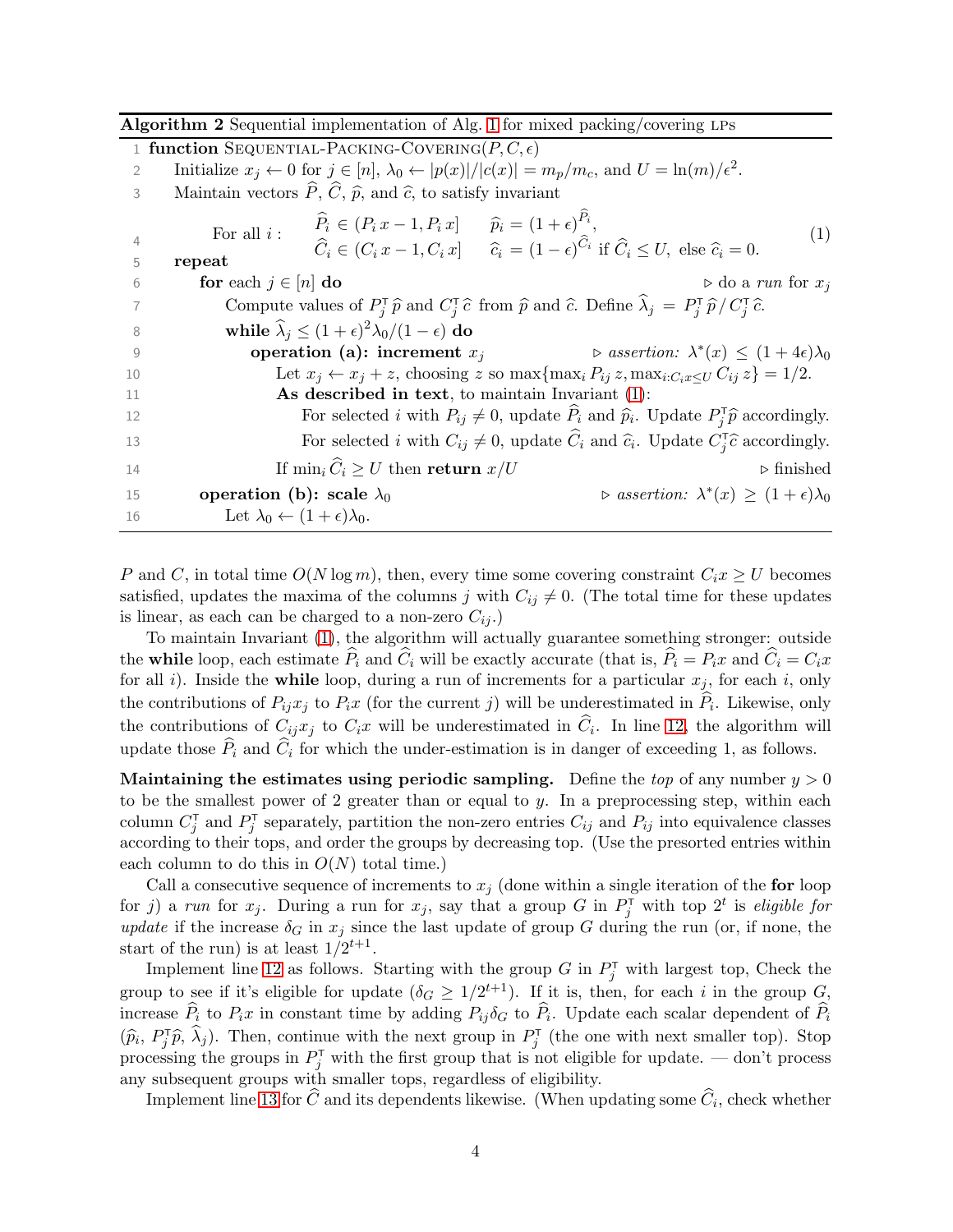$\widehat{C}_i \geq U$ , and if so, delete row i from C and associated data structures.<sup>[2](#page-5-0)</sup> When the last row of C is deleted, stop and return  $x/U$  (line [14\)](#page-4-1).)

Finally, at the end of the run for  $x_j$ , to maintain the invariant that all estimates are exact outside of the while loop, do the following. For each group G in  $P_j^{\dagger}$ , for each i in G, update  $\widehat{P}_i$  to the exact value of  $P_ix$  by increasing  $\widehat{P}_i$  by  $P_{ij}\delta_G$  (for  $\delta_G$  defined above), and update  $\widehat{p}_i$ accordingly. Likewise, update  $\hat{C}_i$  (and its dependent  $\hat{c}_i$ ) for every i with  $C_{ij} \neq 0$  to its exact value.

Correctness of periodic sampling. To show Invariant [\(1\)](#page-4-1) holds during a run, we prove that, if a given group G with top  $2^t$  is not updated after a given increment of  $x_j$ , then  $\delta_G \leq 1/2^t$ . (Invariant [\(1\)](#page-4-1) follows, because, for  $i \in G$ , the increase  $P_{ij}\delta_G$  in  $P_ix$  since the last update of  $P_i$  is less than  $2^t/2^t = 1$ ; similarly, the increase  $C_{ij}\delta_G$  in  $C_ix$  since the last update of  $\hat{C}_i$  is less than 1.)

Suppose for contradiction that the claim fails. Consider the first increment of  $x_j$  for which it fails, and the group G with largest top  $2^t$  for which  $\delta_G > 1/2^t$  after that increment. Group G cannot be the group with maximum top in its column, because the algorithm considered that group after the increment. Let G' be the group with next larger top  $2^{t'} > 2^t$ . G' was not updated after the increment, because if it had been G would have been considered and updated. Let  $x_i$ denote the current value of  $x_j$ , and let  $x'_j < x_j$  denote the value at the most recent update of  $G'$ .

When group  $G'$  was last updated, group  $G$  was considered but not updated (for, if  $G$  had been updated then, we would now have  $\delta_G = \delta_{G'} \leq 1/2^{t'} < 1/2^{t}$ . Thus, letting  $x_j^{y}$  be the value of  $x_j$  at the most recent update of G, we have  $x'_j - x''_j < 1/2^{t+1}$ . Since group G' was not updated after the current increment, we have (by the choice of G) that  $x_j - x'_j = \delta_{G'} \leq 1/2^{t'} \leq 1/2^{t+1}$ . Summing gives  $x_j - x''_j < 2/2^{t+1} = 1/2^t$ , violating the supposition  $\delta_G > 1/2^t$ .

**Time.** At the start of each run for a given  $x<sub>j</sub>$ , the time in line [7](#page-4-1) is proportional to the number of non-zeroes in the jth columns of  $P$  and  $C$ , as is the time it spends at the end of the run updating all  $P_i$  (for  $P_{ij} \neq 0$ ) and  $C_i$  (for  $C_{ij} \neq 0$ ). Thus, the cumulative time spent on these actions during any single iteration of the repeat loop is  $O(N)$ . By Lemma [1](#page-2-1) (ii), Alg. [2](#page-4-0) does  $O(U)$  iterations of its repeat loop, so the total time for the actions outside of increments is  $O(NU)$ , as desired.

Each increment to some  $x_j$  takes time proportional to the number of updates made to  $P_i$ 's and  $\widehat{C}_i$ 's. An update to  $\widehat{P}_i$  in group G with top  $2^t$  increases  $\widehat{P}_i$  by  $P_{ij}\delta_G \ge P_{ij}/2^{t+1} > 2^{t-1}/2^{t+1} = 1/4$ . Throughout,  $P_i$  does not exceed  $(1 + O(\epsilon))U$ , so  $P_i$  is updated  $O(U)$  times during increments. Likewise (using that  $C_i$  is updated only while  $C_i \leq U$ ), each  $C_i$  is updated  $O(U)$  times during increments. There are  $m P_i$ 's and  $C_i$ 's, so there are  $O(mU) = O(NU)$  such updates.  $\Box$ 

#### 2.2 Proof of part (ii), parallel algorithm

Next we prove part (ii) of Thm. [1,](#page-2-0) using Alg. [3.](#page-6-0) By careful inspection, Alg. [3](#page-6-0) just repeats the two operations of Alg. [1](#page-2-1) (increment x or scale  $\lambda_0$ ), so is correct by Lemma 1 (i). To finish, we detail how to implement the steps so a careful accounting yields the desired time and work bounds.

Call each iteration of the repeat loop a *phase*. Each phase scales  $\lambda_0$ , so by Lemma [1](#page-2-1) (ii), there are  $O(U)$  phases. By inspection,  $\max_i P_i x^0 \leq 1$ , so  $U = O(\log(m)/\epsilon^2)$ . Within any given phase, for the *first* increment, compute all quantities directly in  $O(\log N)$  time and  $O(N)$  total

<span id="page-5-0"></span><sup>&</sup>lt;sup>2</sup>The condition " $\hat{C}_i \geq U$ " differs from  $C_i x \geq U$  in Alg. [1.](#page-3-0) We note without proof that this doesn't affect correctness.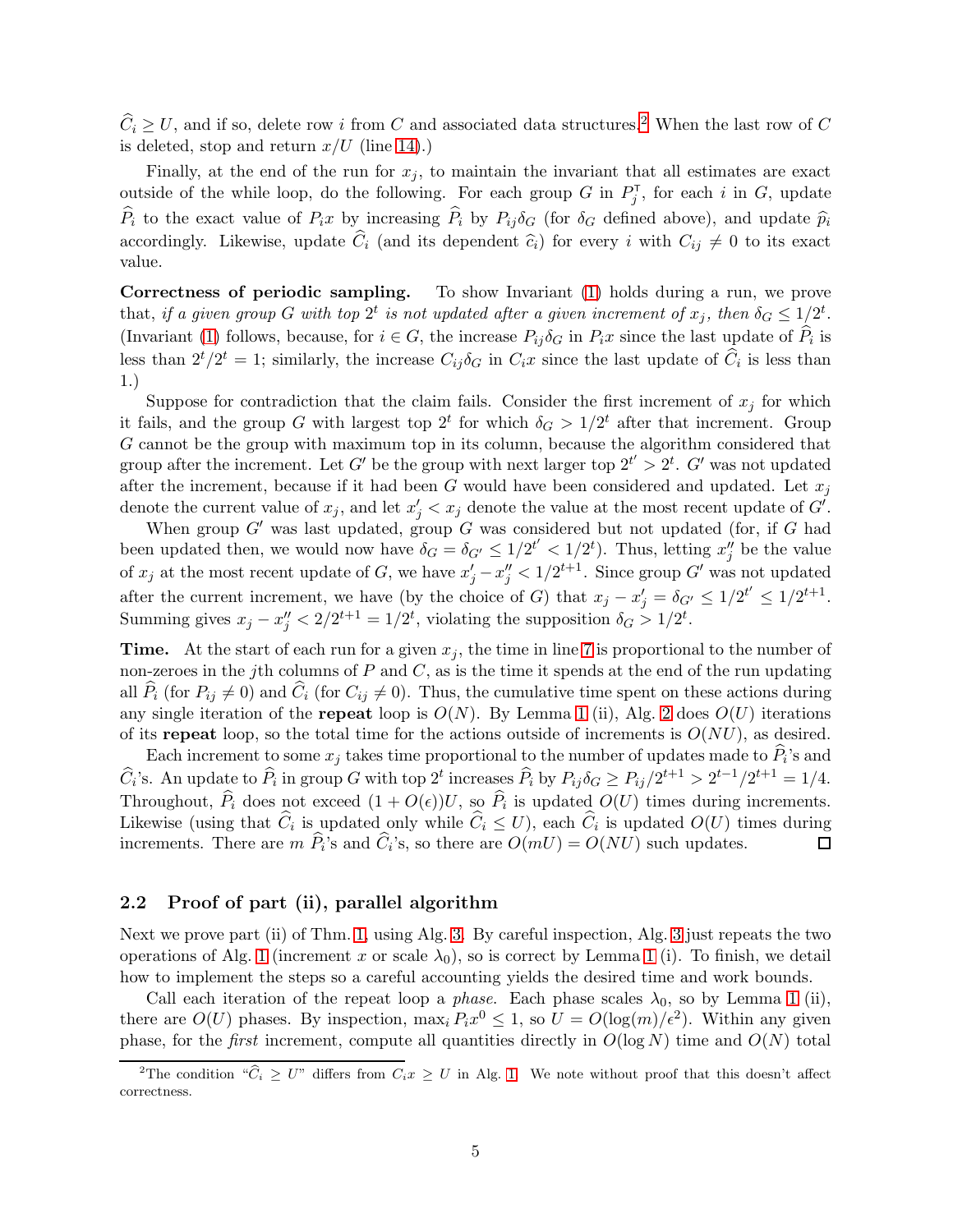<span id="page-6-0"></span>Algorithm 3 Parallel implementation of Alg. [1](#page-3-0) for mixed packing /covering LPs

1 function PARALLEL-PACKING-COVERING $(P, C, \epsilon)$ 2 Initialize  $x_j \leftarrow n^{-1}/\max_i P_{ij}$  for  $j \in [n], \lambda_0 \leftarrow |p(x)|/|c(x)| = m_p/m_c$ . 3 Define U,  $P_ix$ ,  $C_ix$ ,  $p_i(x)$ ,  $c_i(x)$ ,  $\lambda(x, j)$ , etc. per Alg. [1.](#page-3-0) 4 repeat 5 while  $\lambda^*(x) \leq (1+\epsilon)\lambda_0$  do 6 **operation** (a): increment x \* $(x) \leq (1+4\epsilon)\lambda_0$ 7 Define  $J = \{j \in [n] : \lambda(x, j) \leq (1 + \epsilon)\lambda_0\}$ , and, for  $j \in J$ ,  $I_j^p = \{i : P_{ij} \neq 0\}$  and  $I_j^c = \{i : C_{ij} \neq 0 \text{ and } C_i x \leq U\}.$ 8 For  $j \in J$ , let  $\delta_j = z x_j$  (and, implicitly,  $\delta_j = 0$  for  $j \notin J$ ), 9 choosing z such that  $\max\{\max_i P_i \delta, \max_{i:C_i x \leq U} C_i \delta\} = 1$ . 10 For  $j \in J$ , let  $x_j \leftarrow x_j + \delta_j$ . 11 For  $i \in \bigcup_{j \in J} I_j^p$ p, update  $P_ix$  and  $p_i(x)$ . For  $i \in \bigcup_{j \in J} I_j^c$ , update  $C_ix$  and  $c_i(x)$ . 12 For  $j \in J$ , update  $C_j^{\mathsf{T}}c(x)$ ,  $P_j^{\mathsf{T}}p(x)$ , and  $\lambda(x, j)$ . 13 If  $\min_i C_i x \geq U$  then **return**  $x/U$ .  $\triangleright$  finished 14 operation (b): scale  $\lambda_0$ \* $(x) \geq (1+\epsilon)\lambda_0$ 15 Let  $\lambda_0 \leftarrow (1 + \epsilon) \lambda_0$ .

work. In each subsequent increment within the phase, update all quantities incrementally, in time  $O(\log N)$  and doing total work linear in the sizes of the sets  $E_p = \{(i, j) : j \in J, i \in I_p^p\}$  $_j^p$ } and  $E_c = \{(i, j) : j \in J, i \in I_j^c\}$  of active edges.

(For example: update each  $P_ix$  by noting that the increment increases  $P_ix$  by  $\Delta_i^p = \sum_{j:i\in I_j^p} P_{ij}\delta_j;$ update  $P_j^{\mathsf{T}} p(x)$  by noting that the increment increases it by  $\sum_{i \in I_j^p} P_{ij} \Delta_i^p$  $i<sup>p</sup>$ . Update J by noting that  $\lambda(x, j)$  only increases within the phase, so J only shrinks, so it suffices to delete a given j from J in the first increment when  $\lambda(x, j)$  exceeds  $(1 + \epsilon)\lambda_0$ .)

**Bounding the work and time.** In each increment, if a given j is in  $J$ , then the increment increases  $x_j$ . When that happens the parameter z is at least  $\Theta(1/U)$  (using  $P_ix = O(U)$  and  $C_i x = O(U)$  so  $x_j$  increases by at least a factor of  $1 + \Theta(1/U)$ . The value of  $x_j$  is initially at least  $n^{-1}/\max_i P_{ij}$  and finally  $O(U/\max_i P_{ij})$ . It follows that j is in the set J during at most  $O(U \log(nU))$  increments. Thus, for any given non-zero  $P_{ij}$ , the pair  $(i, j)$  is in  $E_p$  in at most  $O(U \log(nU))$  increments. Likewise, for any given non-zero  $C_{ij}$ , the pair  $(i, j)$  is in  $E_c$  in at most  $O(U \log(nU))$  increments. Hence, the total work for Alg. [3](#page-6-0) is  $O(NU \log(nU))$ , as desired.

To bound the total time, note that, within each of the  $O(U)$  phases, some j remains in J throughout the phase. As noted above, no j is in J for more than  $O(U \log(nU))$  increments. Hence, each phase has  $O(U \log(nU))$  increments. To finish, recall that each increment takes  $O(\log N)$  time. This concludes the proof of Thm. [1.](#page-2-0)  $\Box$ 

## 3 Pure Covering

<span id="page-6-1"></span>This section gives Alg's [4](#page-7-2) and [5](#page-7-3) for covering, and their performance guarantees, for use in the next section. The proofs (in the appendix) are similar to those of Lemmas [1](#page-2-1) and [2.](#page-3-1)

**Lemma [4](#page-7-2).** Alg. 4 returns a solution x such that  $w \cdot x \le (1 + O(\epsilon))$  or  $T(A, w) + w \cdot x^0$ , where  $x^0$ is the initial solution given to the algorithm.

**Lemma [5](#page-7-3).** (i) Alg. 5 is a specialization of Alg. [4](#page-7-2) and (ii) scales  $\lambda_0 O(U) = O(\log(m)/\epsilon^2)$  times.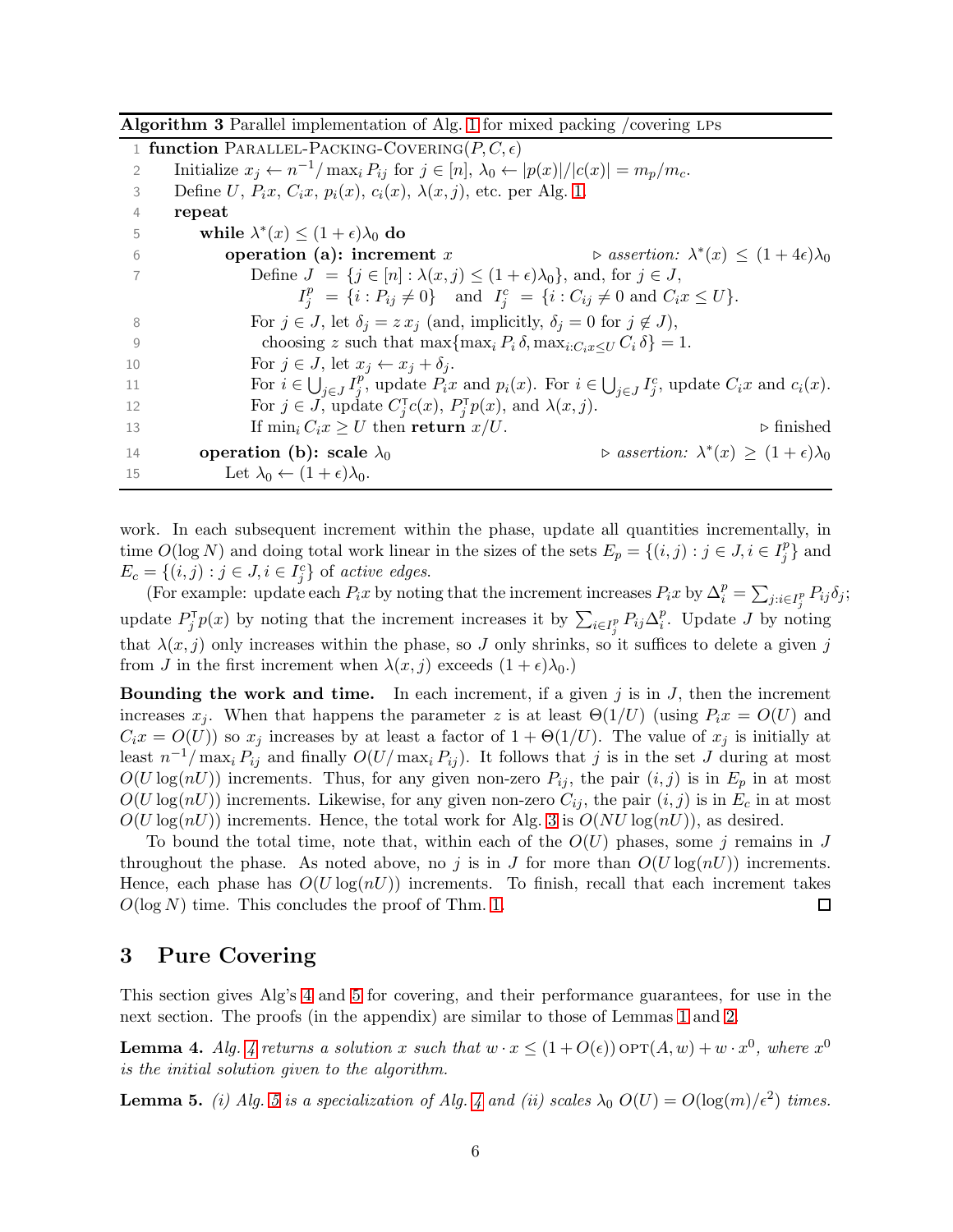<span id="page-7-2"></span>Algorithm 4 Generic approximation algorithm for covering LPs

1 **function** COVERING(matrix A, cost w, initial solution  $x = x^0 \in \mathbb{R}^n_+$ ,  $\epsilon \in (0, 1/10)$ ) 2 Define  $U = \ln(m)/\epsilon^2$ , where m is the number of constraints,  $a_i(x) = (1 - \epsilon)^{A_i x}$  if  $A_i x \leq U$ , else  $a_i(x) = 0$ ,  $|a(x)| = \sum_i a_i(x),$  $\lambda(x,j) = w_j/(A_j^{\mathsf{T}})$  $a(x)$  (A<sup>T</sup> is column j of A). 3 while  $\min_i A_i x \leq U$  do 4 Choose vector  $\delta \in \mathbb{R}^n_+$  such that 5 (i)  $\forall j \in [n]$  if  $\delta_j > 0$  then  $\lambda(x, j) \leq (1 + O(\epsilon))$  or  $T(A, w)/|a(x)|$ , and 6 (ii)  $\max\{A_i\delta : i \in [m], A_i x \leq U\} = 1.$ 7 Let  $x \leftarrow x + \delta$ . 8 return  $x/U$ 

<span id="page-7-3"></span>Algorithm 5 Sequential implementation of Alg. [4](#page-7-2)

1 function SEQUENTIAL-COVERING( $A, w, \epsilon$ ) 2 Define  $U, a_i, \lambda(x, j)$ , etc. as in Alg. [4](#page-7-2) and  $\lambda^*(x) = \min_j \lambda(x, j)$ .

3 Initialize  $x_j \leftarrow 0$  for  $j \in [n]$  and  $\lambda_0 \leftarrow \max_i \min_{j \in [n]} w_j/(A_{ij}|a(x)|)$ .

4 Repeatedly do one of the following two operations whose precondition is met:

| -5           | operation (a): increment $x$                                                 | $\rho$ precondition: $\lambda^*(x) \leq (1+4\epsilon)\lambda_0$ |
|--------------|------------------------------------------------------------------------------|-----------------------------------------------------------------|
| 6            | Choose $j \in [n]$ such that $\lambda(x, j) \leq (1 + 4\epsilon)\lambda_0$ . |                                                                 |
|              | Let $x_i \leftarrow x_i + \min\{1/A_{ij} : A_ix \leq U\}.$                   |                                                                 |
| - 8          | <b>if</b> min <sub>i</sub> $A_ix \geq U$ , then <b>return</b> $x/U$ .        |                                                                 |
| <sup>Q</sup> | operation (b): scale $\lambda_0$                                             | $\rho$ precondition: $\lambda^*(x) \geq (1+\epsilon)\lambda_0$  |
| 10           | Let $\lambda_0 \leftarrow (1+\epsilon)\lambda_0$ .                           |                                                                 |

# <span id="page-7-1"></span>4 Facility Location

**The facility location** LP. Given a set C of m customers, a set F of n facilities, an opening cost  $f_i \geq 0$  for each facility j, and a cost  $c_{ij} \geq 0$  for assigning customer i to facility j, the standard facility-location linear program is

minimize<sub>x,y</sub> cost
$$
(x, y) = \sum_j f_j y_j + \sum_{ij} c_{ij} x_{ij}
$$
  
subject to  $\sum_j x_{ij} \ge 1$  for  $i \in C$ ,  
 $y_j \ge x_{ij} \ge 0$  for  $i \in C, j \in F$ . (2)

For notational convenience, assume  $c_{ij} = \infty$  if customer i may not be assigned to facility j. The input size is  $N = \{(i, j) : c_{ij} < \infty\}$ . A  $(1 + \epsilon)$ -approximate solution is a feasible pair  $(x, y)$  whose cost is at most  $1 + \epsilon$  times minimum.

<span id="page-7-0"></span>**Theorem 2.** For facility location LPs, there are  $(1 + \epsilon)$ -approximation algorithms running (i) in time  $O(N \log(m)/\epsilon^2)$ , and (ii) in parallel time  $O(\log^2(m) \log(N/\epsilon) \log(N)/\epsilon^4)$ , doing work  $O(N \log(N/\epsilon) \log(m)/\epsilon^2)$ .

Reducing to Set Cover. There are two standard reductions of facility location to set cover, both increasing the size of the lp super-linearly (see appendix Section [5.3\)](#page-14-0). Our algorithms will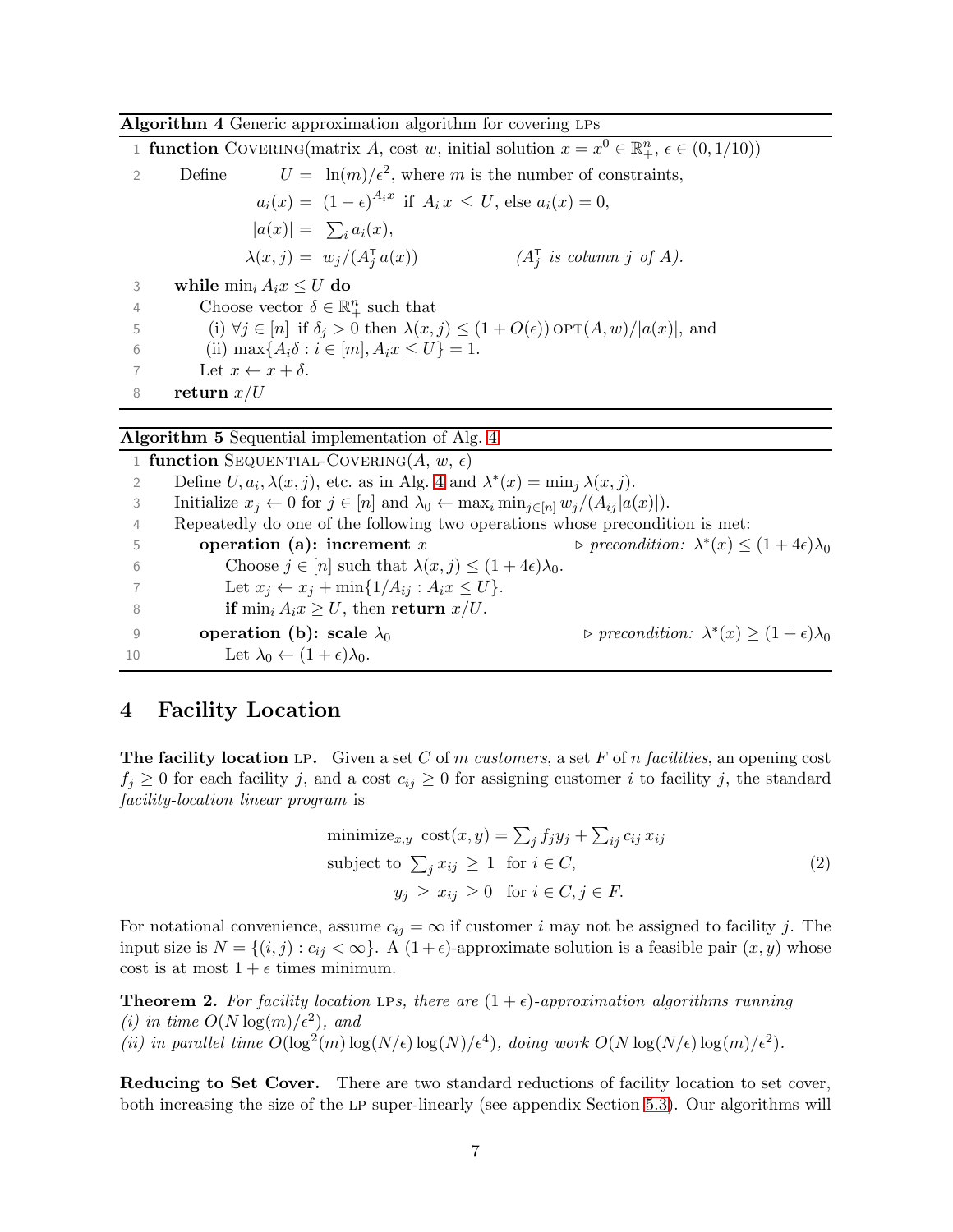<span id="page-8-0"></span>

| <b>Algorithm 6</b> Sequential $(1 + \epsilon)$ -approximation algorithm for facility-location LPs |  |  |  |  |  |  |
|---------------------------------------------------------------------------------------------------|--|--|--|--|--|--|
|---------------------------------------------------------------------------------------------------|--|--|--|--|--|--|

|                | 1 function SEQUENTIAL-FACILITY-LOCATION(facilities F, customers C, costs $f, c, \epsilon$ )                                                   |
|----------------|-----------------------------------------------------------------------------------------------------------------------------------------------|
| $\overline{2}$ | Define $U = \ln(m)/\epsilon^2$ ,                                                                                                              |
|                | $A_ix = \sum_{i \in F} x_{ij}$ (for $i \in C$ ),                                                                                              |
|                | $a_i(x) = (1 - \epsilon)^{A_i x}$ if $A_i x \leq U$ , else $a_i(x) = 0$ ,                                                                     |
|                | $\lambda(x,j,S) = (f_j + \sum_{i \in S} c_{ij}) / \sum_{i \in S} a_i(x)$ (for $j \in F, S \subseteq C$ ).                                     |
| 3              | Initialize $y_j, x_{ij} \leftarrow 0$ for $j \in F, i \in C$ and $\lambda_0 \leftarrow (\max_{i \in C} \min_{j \in F} f_j + d_{ij})/ a(x) $ . |
| 4              | repeat                                                                                                                                        |
| 5              | for each $j \in F$ do                                                                                                                         |
| 6              | while $\lambda(x, j, S_i) \leq (1 + \epsilon)\lambda_0$ where $S_i = \{i \in C : c_{ij} < (1 + \epsilon)\lambda_0 a_i(x)\}\$ do               |
|                | operation (a): increment for $j \rightarrow assert: \lambda(x, j, S_j) \leq (1+4\epsilon)\lambda_0$                                           |
| 8              | Let $y_i \leftarrow y_i + 1$ , and, for $i \in S_i$ , let $x_{ij} \leftarrow x_{ij} + 1$ .                                                    |
| 9              | If $\min_{i \in C} A_i x \geq U$ , then return $(x/U, y/U)$ .                                                                                 |
| 10             | $\triangleright$ assert: $\min_{i,S} \lambda(x, j, S) \geq (1 + \epsilon)\lambda_0$<br>operation (b): scale $\lambda_0$                       |
| 11             | Let $\lambda_0 \leftarrow (1+\epsilon)\lambda_0$ .                                                                                            |

efficiently emulate Alg's [4](#page-7-2) and [5](#page-7-3) on the set-cover lp produced by Hochbaum's reduction, without explicitly building the set-cover LP. Given a facility-location instance  $(F, C, f, c)$ , the reduction gives the following LP  $(A, w)$ . For each facility  $j \in F$  and subset  $S \subseteq C$  of customers, there is a variable  $x'_{j'}$  with cost  $w_{j'} = f_j + \sum_{i \in S} c_{ij}$ , where  $j' = j'(j, S)$  is unique to the pair  $(j, S)$ . For each customer  $i \in C$ , there is a constraint  $A_i x \geq 1$ , where  $A_{ij'}$  is 1 if  $i \in S$  and 0 otherwise (where  $j' = j'(j, S)$ ). The resulting LP is  $\min\{w \cdot x' : x' \in \mathbb{R}^{\ell}_+, Ax' \geq 1\}$ , where  $\ell \approx m2^n$ .

This LP and the facility-location LP are equivalent: each feasible solution  $x'$  to the setcover LP yields a feasible solution  $(x, y)$  of the facility-location LP of the same or lesser cost  $(x_{ij} = \sum_{S \ni i} x'_j)$  $'_{j'(j,S)}$  and  $y_j = \max_i x_{ij}$ , and the LPs have the same optimal cost.

Sequential algorithm. Alg. [6](#page-8-0) is our sequential algorithm. To prove correctness, we show that it is a valid specialization of Alg. [5](#page-7-3) as run on the set-cover LP given by the reduction. During the course of Alg. [6,](#page-8-0) given the current  $(x, y)$  and  $\lambda_0$ , for any given facility  $j \in F$ , the following lemma justifies restricting attention to a single canonical subset  $S_j = S_j(\lambda_0, x)$  of "nearby" customers.

<span id="page-8-1"></span>**Lemma [6.](#page-8-0)** Consider any x,  $\lambda_0$ , and  $i \in F$  during the execution of Alg. 6. Let  $\lambda(x, j, S)$  be as defined there and  $\lambda'_0 = (1 + \epsilon)\lambda_0$ . Then  $\min_{S \subseteq C} \lambda(x, j, S) \leq \lambda'_0$  iff  $\lambda(x, j, S_j) \leq \lambda'_0$  where  $S_j = \{i \in C : c_{ij} < \lambda'_0 a_i(x)\}.$ 

Proof.  $\lambda(x, j, S) \leq \lambda'_0$  iff  $f_j + \sum_{i \in S} (c_{ij} - \lambda'_0 a_i(x)) \leq 0$ , so  $S = S_j$  is the best set for a given j.

<span id="page-8-2"></span>**Lemma 7.** (i) Alg. [6](#page-8-0) is a specialization of Alg. [4](#page-7-2) on the set-cover LP. (ii) Alg. [6](#page-8-0) can be implemented to run in time  $O(N \log(m)/\epsilon^2)$ .

Proof. (i) Based on the reduction, doing an increment in Alg. [5](#page-7-3) corresponds to choosing a facility  $j \in F$  and set  $S \subseteq C$ , then incrementing  $y_j$  and  $x_{ij}$  for  $i \in S$ ; the precondition for doing the increment (in Alg. [5\)](#page-7-3) translates to  $\lambda(x, j, S) \leq (1 + 4\epsilon)\lambda_0$ . When Alg. [6](#page-8-0) does an increment for  $(j, S<sub>j</sub>)$ , this precondition is met because  $\lambda(x, j, S<sub>j</sub>) \leq (1 + \epsilon)\lambda_0$ .

When Alg. [6](#page-8-0) scales  $\lambda_0$ , by inspection, Alg. 6 guarantees  $\lambda(x, j, S_j) \geq (1 + \epsilon)\lambda_0$  for all  $j \in F$ . By Lemma [6](#page-8-1) this implies  $\lambda(x, j, S) \ge (1 + \epsilon)\lambda_0$  for all  $S \subseteq C$ , meeting the precondition in Alg. [5.](#page-7-3)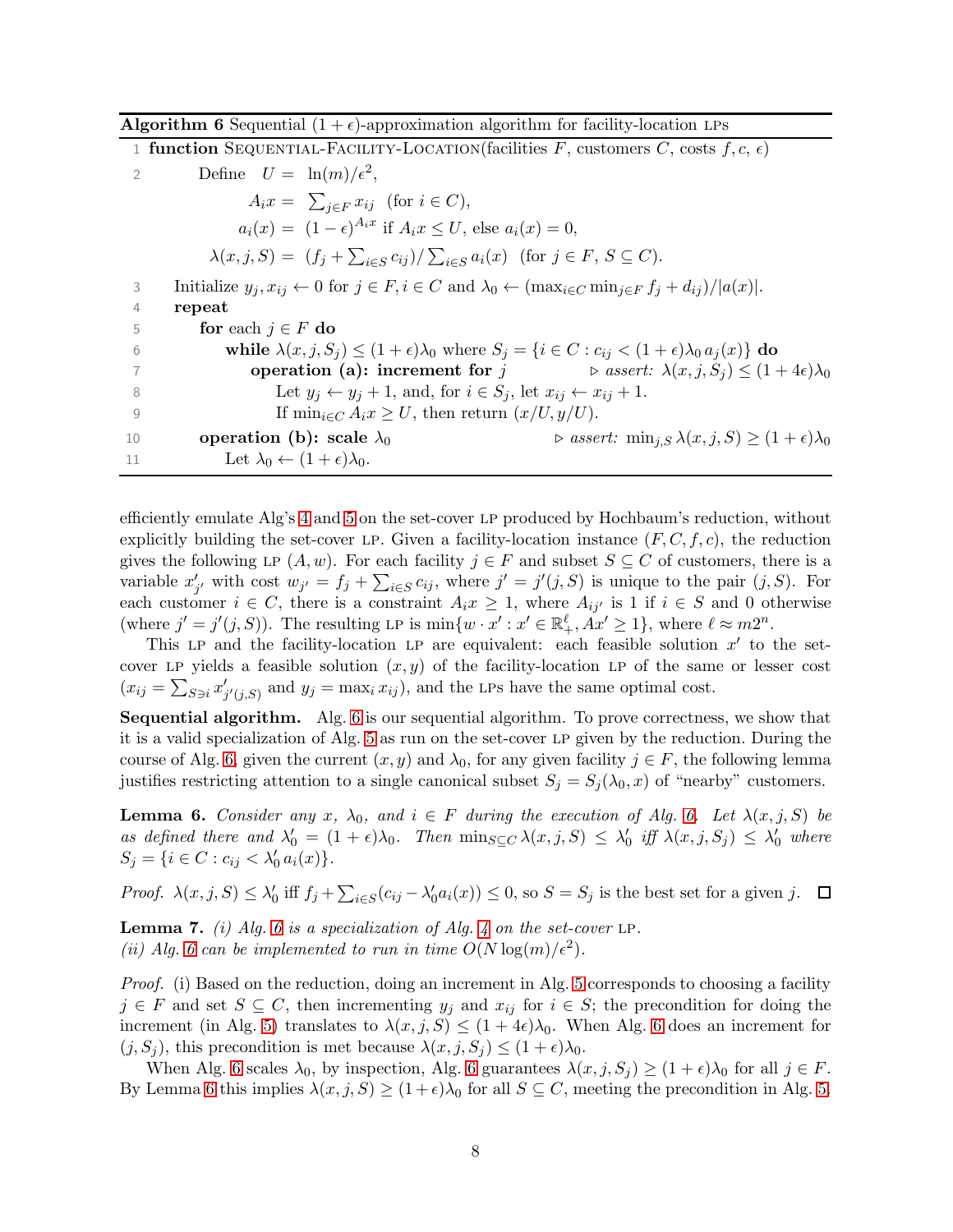|    | 1 function PARALLEL-FACILITY-LOCATION(facilities F, customers C, costs $f, c$ )                                                                          |
|----|----------------------------------------------------------------------------------------------------------------------------------------------------------|
| 2  | Define U, $A_ix$ , $a_i(x)$ , etc. as in Alg. 6, and $\ell = \max_{i \in C} \min_{i \in F} f_i + c_{ij}$ .                                               |
| 3  | Initialize $x_{ij} \leftarrow \epsilon \ell / (f_i + c_{ij})  F  C $ for $j \in F, i \in C$ , and $y_j \leftarrow \sum_{i \in C} x_{ij}$ for $j \in F$ . |
| 4  | Initialize $\lambda_0 \leftarrow \ell/ a(x) $ .                                                                                                          |
| 5  | repeat                                                                                                                                                   |
| 6  | operation (b): scale $\lambda_0$                                                                                                                         |
| 7  | Let $\lambda_0 \leftarrow (1+\epsilon)\lambda_0$ .<br>$\triangleright$ assertion: $\min_{j,S} \lambda(x,j,S) \geq (1+\epsilon)\lambda_0$                 |
| 8  | Let $x \leftarrow \text{TOP-UP}(x)$ (per Lemma 8). Guarantees $\forall i, j$ . $c_{ij} < \lambda_0 a_i(x)$ only if $x_{ij} = y_j$ .                      |
| 9  | repeat                                                                                                                                                   |
| 10 | <b>operation (a): increment</b> x $\triangleright$ assertion: $\min_i \lambda(x, j, S_i) \leq (1 + 4\epsilon)\lambda_0$                                  |
| 11 | Define $S_i = \{i \in C : c_{ij} < \lambda_0 a_i(x)\}\$ and $J = \{j \in F : \lambda(x, j, S_i) \leq \lambda_0\}.$                                       |
| 12 | For each $j \in J$ , increase $y_j$ by $zy_j$ , and increase $x_{ij}$ by $zy_j$ for $i \in S_j$ ,                                                        |
| 13 | choosing z s.t. z max <sub>i</sub> $\in$ C $\sum_{j\in J: i\in S_j} y_j = 1$ (the max. increase in any $A_i x$ is 1).                                    |
| 14 | if $\min_{i \in C} A_i x \geq U$ then return $x/U$ .                                                                                                     |
| 15 | until $J = \emptyset$                                                                                                                                    |

<span id="page-9-1"></span>**Algorithm 7** Parallel  $(1 + \epsilon)$ -approximation algorithm for facility-location LPs

(ii) To implement the algorithm, maintain x, y,  $A_ix$ , and  $a_i(x)$  for each  $i \in C$ . Within each iteration of the for loop for a given  $j \in F$ , call the sequence of increments done in the while loop a run for j. To do the first increment of each run, compute  $S_j$  and  $\lambda(x, j, S_j)$  directly (from scratch). Then, in each subsequent increment in the run, update the relevant quantities incrementally: e.g., after doing an increment for  $(j, S_j)$ , update  $A_i x$  and  $a_i(x)$  (for  $i \in S_j$  with  $A_ix \leq U$ ) by noting that the increment increases  $A_ix$  by 1 and decreases  $a_i(x)$  by a factor of  $1 - \epsilon$ ; delete from  $S_i$  any i's that cease to satisfy  $c_{ij} < \lambda_0 a_i(x)$ .

The time for the run for j is proportional to (A)  $|\{i \in C : c_{ij} < \infty\}|$  (the number of possible customers that j might serve), plus (B) the number of times  $y_i$  and any  $x_{ij}$ 's increase by 1 during the phase. By Thm. [7](#page-8-2) (ii), there are  $O(U)$  iterations of the outer repeat loop, so the total time for (A) is  $O(UN)$ . Since each  $y_i$  and each  $x_{ij}$  never exceeds U, the time for (B) is also  $O(UN)$ .  $\Box$ 

<span id="page-9-0"></span>Parallel facility location. Lemma [7](#page-8-2) proves Thm. [2](#page-7-0) part (i). Next we prove part (ii).

**Lemma 8.** (i) Algorithm [7](#page-9-1) is a  $(1 + O(\epsilon))$ -approximation algorithm for facility-location LPs. (ii) Algorithm [7](#page-9-1) has a parallel implementation running in time  $O(\log^2(m)\log(N/\epsilon))\log(N/\epsilon^4)$ and doing work  $O(N \log(N/\epsilon) \log(m)/\epsilon^2)$ .

*Proof.* In line [8,](#page-9-1)  $\text{TOP-UP}(x)$  does the following for each customer  $i \in C$  independently. Consider the facilities  $j \in F$  such that  $c_{ij} < \lambda_0 a_i(x)$  and  $x_{ij} < y_j$ , in order of increasing  $c_{ij}$ . When considering facility j, increase  $x_{ij}$  just until either  $x_{ij} = y_j$  or  $c_{ij} = \lambda_0 a_i(x)$  (recall  $a_i(x) = (1 - \epsilon)^{A_i x}$ ). (Do this in parallel in  $O(\log N)$  time and  $O(N)$  work as follows. For each customer i, assume its facilities are presorted by increasing  $c_{ij}$ . Raise each  $x_{ij}$  by  $\delta_{ij}$ , computed as follows. Compute the prefix sums  $d_j = \sum_{j' \preceq i} j y_j - x_{ij}$  where  $j' \prec_i j$  if  $j'$  is before j in the ordering. Check for each j whether  $c_{ij} < \lambda_0 (1 - \epsilon)^{A_i x + d_j}$ . If so, then let  $\delta_{ij} = y_j - x_{ij}$ ; otherwise, if  $c_{ij} < \lambda_0 (1 - \epsilon)^{A_i x + d_{j'}}$ where j' is the facility preceding j, then choose  $\delta_{ij}$  to make  $c_{ij} = \lambda_0 (1 - \epsilon)^{A_i x + d_{j'} + \delta_{ij}}$ ; otherwise, take  $\delta_{ij} = 0.$ )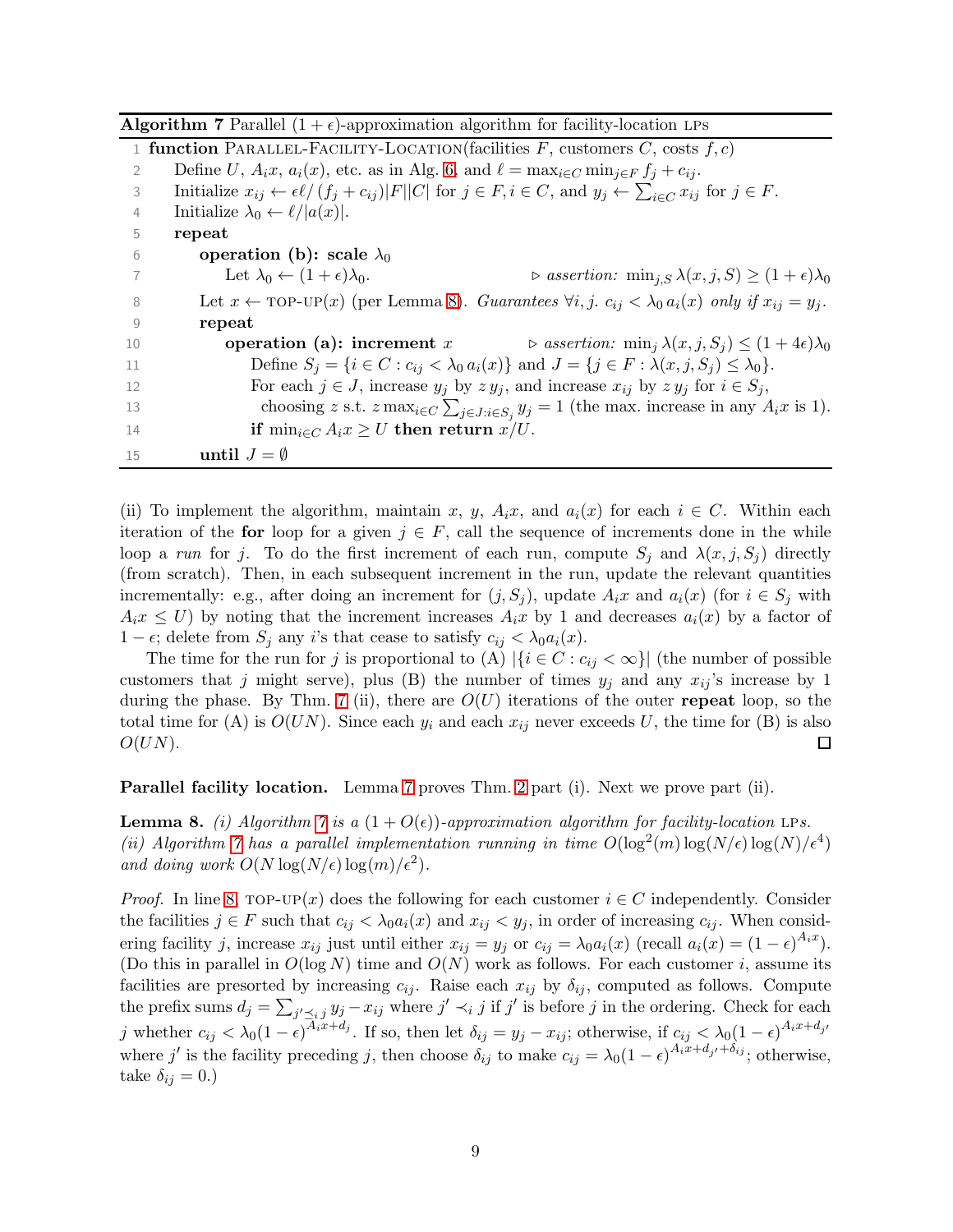$(i)$  We prove that, except for the call to TOP-UP in line. [8,](#page-9-1) Alg. [7](#page-9-1) is a specialization of Alg. [4](#page-7-2) on the cover LP. To verify, note that  $\ell \leq \text{OPT}(F, C, f, c) \leq |C|\ell$ , because the minimum cost to serve any single customer j is  $\ell = \min_{j \in F} f_j + c_{ij}$ , and each customer can be served at cost at most  $\ell$ . Then (following the proof of correctness of Alg's [5](#page-7-3) and [6\)](#page-8-0) Alg. [7](#page-9-1) maintains the invariant  $\lambda_0 \leq$  $(1 + \epsilon) \text{OPT}(F, C, f, c)/|a(x)|$ . (Indeed, initially  $\lambda_0 = \ell/|a(x)| \leq \text{OPT}(F, C, f, c)/|a(x)|$ , because  $\ell \leq \text{OPT}(F, C, f, c)$ . Increasing  $x_{ij}$ 's and  $y_j$ 's only decreases  $|a(x)|$ , so preserves the invariant. When Alg. [7](#page-9-1) increases  $\lambda_0$  to  $(1 + \epsilon)\lambda_0$ , by inspection  $\min_{j \in F} \lambda(x, j, S_j) > \lambda_0$ . By Lemma [6,](#page-8-1) this ensures  $\min_{j \in F, S \subseteq C} \lambda(x, j, S) > \lambda_0$ , which by Lemma [10](#page-13-0) implies  $\lambda_0 < \text{OPT}(F, C, f, c)/|a(x)|$ , so the invariant is preserved.) Since  $\lambda_0 \leq (1+\epsilon)$  opt $(F, C, f, c)/|a(x)|$ , by inspection of the definition of J in Alg. [7,](#page-9-1) the increment to x and y corresponds to a valid increment in Alg. [4.](#page-7-2) So, except for the call to top-up in line. [8,](#page-9-1) Alg. [7](#page-9-1) is an implementation of algorithm Alg. [4.](#page-7-2)

Regarding the call to TOP-UP, we observe that it preserves Invariant [4](#page-13-1) in the proof of cor-rectness of Alg. [4.](#page-7-2) (To verify this, consider any  $x_{ij}$  with  $x_{ij} < y_j$  and  $c_{ij} < \lambda_0 a_i(x)$ . Increasing  $x_{ij}$  increases  $c \cdot x$  optrate c<sub>ij</sub> optra which, by the assumption on  $c_{ij}$  and the invariant on  $\lambda_0$ , is at most  $(1+\epsilon)a_i(x)/|a(x)|$ . On the other hand, increasing  $x_{ij}$  increases lmin  $a(x)$  at rate at least  $(1 - O(\epsilon))a_i(x)/|a(x)|$  (see e.g. [\[27\]](#page-12-7)). Hence, invariant [4](#page-13-1) is preserved.) It follows that the performance guarantee from Lemma [4](#page-6-1) (i) holds here. Since  $\ell \leq \text{OPT}(F, C, f, c)$ , the initial solution  $(x^0, y^0)$  costs at most  $\epsilon$  OPT $(F, C, f, c)$ , so, by that performance guarantee, Alg. [7](#page-9-1) returns a cover of cost  $(1+O(\epsilon))$  OPT $(F, C, f, c)$ . This shows Lemma [8](#page-9-0) part (i).

(ii) Call each iteration of the outer loop a *phase*. By Lemma [7](#page-8-2) (ii), there are  $O(U)$  phases. Consider any phase. In the first iteration of the inner loop, compute all quantities  $J, A_i x$ , and  $a_i(x)$  for each  $i \in C$ ,  $\lambda(x, j, S_i)$  etc. directly, from scratch, in  $O(N)$  work and  $O(\log N)$  time. In each subsequent iteration within the phase, update each changing quantity incrementally (similarly to Alg. [3\)](#page-6-0), doing work proportional to  $\sum_{i\in F} |S_i|$ , the number of pairs  $(i, j)$  where  $i \in S_j$ .

At the start of the phase, the call to TOP-UP ensures  $x_{ij} = y_j$  if  $i \in S_j$ . Because each  $S_j$ decreases monotonically during the phase, this property is preserved throughout the phase. In the choice of z, each sum  $\sum_{j\in J:i\in S_j} y_j$  is therefore equal to  $\sum_{j\in J:i\in S_j} x_{ij}$ , which is less than U (as  $a_i(x) = 0$  if the sum exceeds U). Therefore, z is at least  $1/U$ . Hence, for each  $i \in S_i$ , the variable  $x_{ij}$  increases by at least a  $1 + 1/U$  factor in the iteration. On the other hand, at the start of the algorithm  $x_{ij} = \epsilon \ell / (f_i + c_{ij}) |F||C|$ , while at the end (by the performance guarantee (i) and  $\ell \leq \text{OPT}(f,c)$ ,  $x_{ij} \leq \ell/(f_i + c_{ij})$ . Hence,  $x_{ij}$  increases by at most a factor of  $|F||C|/\epsilon$ throughout. Hence, the number of iterations in which i occurs in any  $S_j$  is  $O(\log_{1+1/U} |F||C|/\epsilon)$  =  $O(U \log(|F||C|/\epsilon)) = O(U \log mn/\epsilon)$ . In each such iteration, i contributes to at most  $|{j|c_{ij}} <$  $\infty$ }| pairs. Hence, the total work is  $O(NU \log(mn/\epsilon)).$ 

To bound the time, note that within each of the  $O(U)$  phases, there is some pair i', j' such that i' is in  $S_{j'}$  in the next-to-last iteration of the phase, and (since the sets J and  $S_{j'}$  monotonically decrease during the phase) i' is in  $S_{j'}$  in every iteration of the phase. As observed above, i' occurs in  $\cup_j S_j$  in at most  $O(U \log(m/\epsilon))$  iterations. Hence, the number of iterations of the inner loop within each phase is  $O(U \log(m/\epsilon))$ . Since each iteration can be implemented in  $O(\log mn)$ time, (ii) follows.  $\Box$ 

## <span id="page-10-0"></span>References

[1] Z. Allen-Zhu and L. Orecchia. Using optimization to break the epsilon barrier: A faster and simpler width-independent algorithm for solving positive linear programs in parallel. arXiv preprint arXiv:1407.1925, 2014.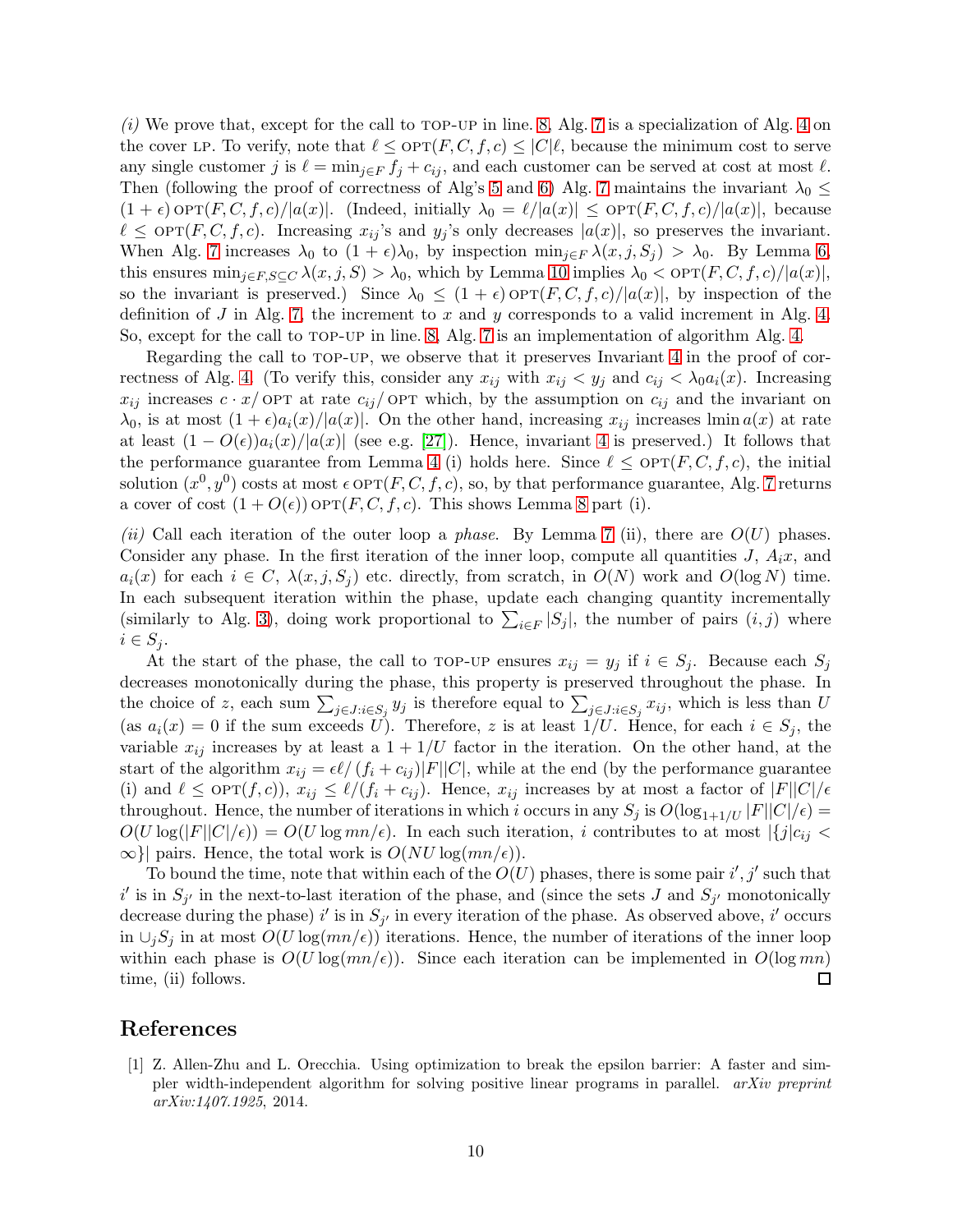- <span id="page-11-17"></span><span id="page-11-8"></span>[2] S. Arora, E. Hazan, and S. Kale. The multiplicative weights update method: A meta-algorithm and applications. Theory of Computing, 8:121–164, 2012.
- [3] Y. Azar, U. Bhaskar, L. Fleischer, and D. Panigrahi. Online mixed packing and covering. In Proceedings of the Twenty-Fourth Annual ACM-SIAM Symposium on Discrete Algorithms, pages 85–100. SIAM, 2013.
- <span id="page-11-12"></span>[4] S. Basu and Y. Bresler.  $O(N^2 \log^2 N)$  filtered backprojection reconstruction algorithm for tomography. Image Processing, IEEE Transactions on, 9(10):1760–1773, 2000.
- <span id="page-11-10"></span><span id="page-11-9"></span>[5] D. Bienstock. Potential function methods for approximately solving linear programming problems: theory and practice. Kluwer Academic Publishers, 2002.
- [6] D. Bienstock and G. Iyengar. Approximating fractional packings and coverings in  $O(1/\epsilon)$  iterations. SIAM Journal on Computing, 35(4):825–854, 2006.
- <span id="page-11-15"></span>[7] P. Christiano, J. A. Kelner, A. Madry, D. A. Spielman, and S.-H. Teng. Electrical flows, Laplacian systems, and faster approximation of maximum flow in undirected graphs. In *Proceedings of the* forty-third annual ACM symposium on Theory of computing, pages 273–282. ACM, 2011.
- <span id="page-11-11"></span>[8] F. A. Chudak and V. Eleutério. Improved approximation schemes for linear programming relaxations of combinatorial optimization problems. In Integer Programming and Combinatorial Optimization, pages 81–96. Springer, 2005.
- <span id="page-11-2"></span>[9] L. Fleischer. Approximating fractional multicommodity flow independent of the number of commodities. In Proceedings of the 40th Annual Symposium on Foundations of Computer Science, page 24. IEEE Computer Society, 1999.
- <span id="page-11-3"></span>[10] L. K. Fleischer. Approximating fractional multicommodity flow independent of the number of commodities. SIAM J. Discrete Math., 13(4):505–520, 2000.
- <span id="page-11-4"></span>[11] N. Garg and J. Koenemann. Faster and Simpler Algorithms for Multicommodity Flow and other Fractional Packing Problems. Proceedings of the 39th Annual Symposium on Foundations of Computer Science, pages 300–309, 1998.
- <span id="page-11-5"></span>[12] N. Garg and J. Koenemann. Faster and simpler algorithms for multicommodity flow and other fractional packing problems. SIAM Journal on Computing, 37(2):630–652, 2007.
- <span id="page-11-13"></span>[13] M. X. Goemans and J. A. Kelner. The mathematical work of Daniel Spielman. Notices of the AMS, 58(9), 2011.
- <span id="page-11-7"></span>[14] M. D. Grigoriadis and L. G. Khachiyan. A sublinear-time randomized approximation algorithm for matrix games. Operations Research Letters, 18(2):53–58, 1995.
- <span id="page-11-0"></span>[15] D. S. Hochbaum. Heuristics for the fixed cost median problem. Mathematical programming, 22(1):148– 162, 1982.
- <span id="page-11-14"></span>[16] G. Kalai. The work of Daniel A. Spielman. In Proceedings of the International Congress of Mathematicians, pages 101–112, 2010. Hyderabad, India.
- <span id="page-11-1"></span>[17] A. Kolen and A. Tamir. Covering problems. In R. L. Francis and P. B. Mirchandani, editors, Discrete Location Theory (chapter 6). Wiley & Sons, Inc, 1990. Series in Discrete Mathematics and Optimization.
- <span id="page-11-6"></span>[18] C. Koufogiannakis and N. E. Young. Beating Simplex for fractional packing and covering linear programs. In Foundations of Computer Science, 2007. FOCS'07. 48th Annual IEEE Symposium on, pages 494–504. IEEE, 2007.
- <span id="page-11-18"></span>[19] C. Koufogiannakis and N. E. Young. A nearly linear-time PTAS for explicit fractional packing and covering linear programs. Algorithmica, 70(4):648–674, 2014.
- <span id="page-11-16"></span>[20] I. Koutis, G. L. Miller, and R. Peng. A fast solver for a class of linear systems. Communications of the ACM,  $55(10):99-107$ ,  $2012$ .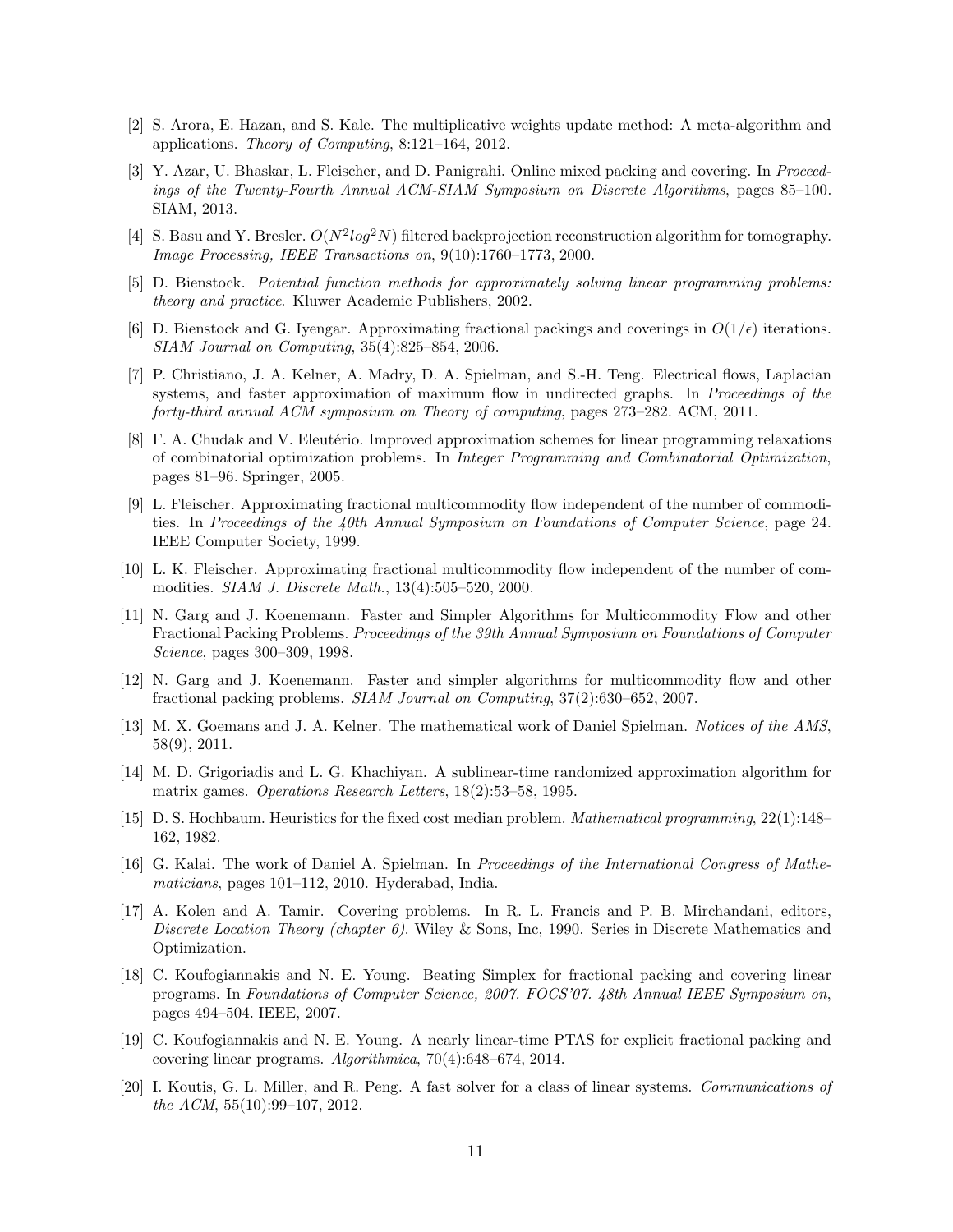- <span id="page-12-3"></span><span id="page-12-1"></span>[21] M. Luby and N. Nisan. A parallel approximation algorithm for positive linear programming. Proceedings of the 25th annual ACM symposium on Theory of Computing, pages 448–457, 1993.
- <span id="page-12-4"></span>[22] Y. Nesterov. Rounding of convex sets and efficient gradient methods for linear programming problems. Optimisation Methods and Software, 23(1):109–128, 2008.
- [23] D. A. Spielman and S.-H. Teng. Nearly-linear time algorithms for graph partitioning, graph sparsification, and solving linear systems. In *Proceedings of the thirty-sixth annual ACM symposium on* Theory of computing, pages 81–90. ACM, 2004.
- <span id="page-12-5"></span>[24] D. A. Spielman and S.-H. Teng. Nearly-linear time algorithms for preconditioning and solving symmetric, diagonally dominant linear systems. arXiv preprint cs/0607105, 2006.
- <span id="page-12-6"></span><span id="page-12-2"></span>[25] M. J. Todd. The many facets of linear programming. Mathematical Programming, 91(3):417–436, 2002.
- [26] N. K. Vishnoi.  $Lx = b$ : Laplacian solvers and their algorithmic applications. Foundations and Trends in Theoretical Computer Science, 8(1-2):1–141, 2012. DOI: 10.1561/0400000054.
- <span id="page-12-7"></span>[27] N. E. Young. K-medians, facility location, and the Chernoff-Wald bound. In Proceedings of the eleventh annual ACM-SIAM symposium on Discrete algorithms, pages 86–95. Society for Industrial and Applied Mathematics, 2000.
- <span id="page-12-0"></span>[28] N. E. Young. Sequential and parallel algorithms for mixed packing and covering. In Proceedings of IEEE Symposium on Foundations of Computer Science, pages 538–546, 2001.

# 5 Appendix

#### <span id="page-12-8"></span>5.1 Mixed packing and covering

**Lemma 9.** In Alg. [1,](#page-3-0) if  $(P, C)$  is feasible, then, for any  $x$ ,  $\lambda^*(x) \leq |p(x)|/|c(x)|$ .

*Proof.* Let  $x^*$  be a feasible solution. Since  $x^*$  is feasible, it also satisfies  $(Cx^*) \cdot c(x)/|c(x)| \geq 1 \geq$  $(Px^*) \cdot p(x)/|p(x)|$ , that is,  $x^* \cdot (C^{\mathsf{T}}c(x)/|c(x)| - P^{\mathsf{T}}p(x)/|p(x)|) \geq 0$ . Hence there exists a j such that  $C_j^{\mathsf{T}} c(x)/|c(x)| - P_j^{\mathsf{T}} p(x)/|p(x)| \geq 0$ , which is equivalent to  $\lambda(x, j) \leq |p(x)|/|c(x)|$ .  $\Box$ 

**Reminder of Lemma [1.](#page-2-1)** Given any feasible instance  $(P, C)$ , Alg. [1](#page-3-0)

- (i) returns x such that  $Cx \geq 1$  and  $Px \leq 1 + O(\epsilon)$ ,
- (ii) does step (a) at most  $O(U)$  times, and
- (iii) does step (b) at most  $O(m U)$  times, where  $U = O(\log(m)/\epsilon^2 + \max_i P_i x^0/\epsilon)$ .

*Proof.* (i) Fix  $(P, C)$ . First observe that the algorithm maintains the invariant  $\lambda_0 \leq |p(x)|/|c(x)|$ . The initial choice of  $\lambda_0$  guarantees that the invariant holds initially. By inspection, Line [13](#page-3-0) is executed only when  $\lambda^*(x) = \min_j \lambda(x, j) \ge (1 + \epsilon)\lambda_0$ . This and Lemma [9](#page-12-8)  $(\lambda^*(x) \le |p(x)|/|c(x)|)$ imply that  $(1 + \epsilon)\lambda_0 \leq |p(x)|/|c(x)|$ , so that the invariant is maintained.

Define  $\lim_{x \to a} p(x) = \log_{1+\epsilon} \sum_{i} p_i(x)$  and  $\lim_{x \to a} c(x) = \log_{1-\epsilon} \sum_{i} c_i(x)$  for p and c as defined in the algorithm. We show that the algorithm maintains the invariant

$$
(1 + O(\epsilon)) \lim_{\epsilon \to 0} c(x) - \log_{1-\epsilon} m \ge (1 - O(\epsilon)) (\lim_{\epsilon \to 0} p(x) - \max_{i} P_{i} x^{0}/\epsilon - \log_{1+\epsilon} m), \quad (3)
$$

where  $x_0$  is the initial solution given to the algorithm. By inspection, the invariant is initially true. In a given execution of step (ii), let x be as at the start of the step; let index j be the one chosen for the step. The step increases  $\max p(x)$  by at most  $(1 + O(\epsilon)) \sum_j \delta_j P_j p(x)/|p(x)|$ ; it increases lmin  $c(x)$  by at least  $(1 - O(\epsilon)) \sum_j \delta_j C_j c(x)/|c(x)|$  (see e.g. [\[27\]](#page-12-7)). Since  $\delta_j > 0$  only if  $\lambda(x, j) \leq (1 + \epsilon)\lambda_0$ , the first invariant  $\lambda_0 \leq |p(x)|/|c(x)|$  implies that the invariant is maintained.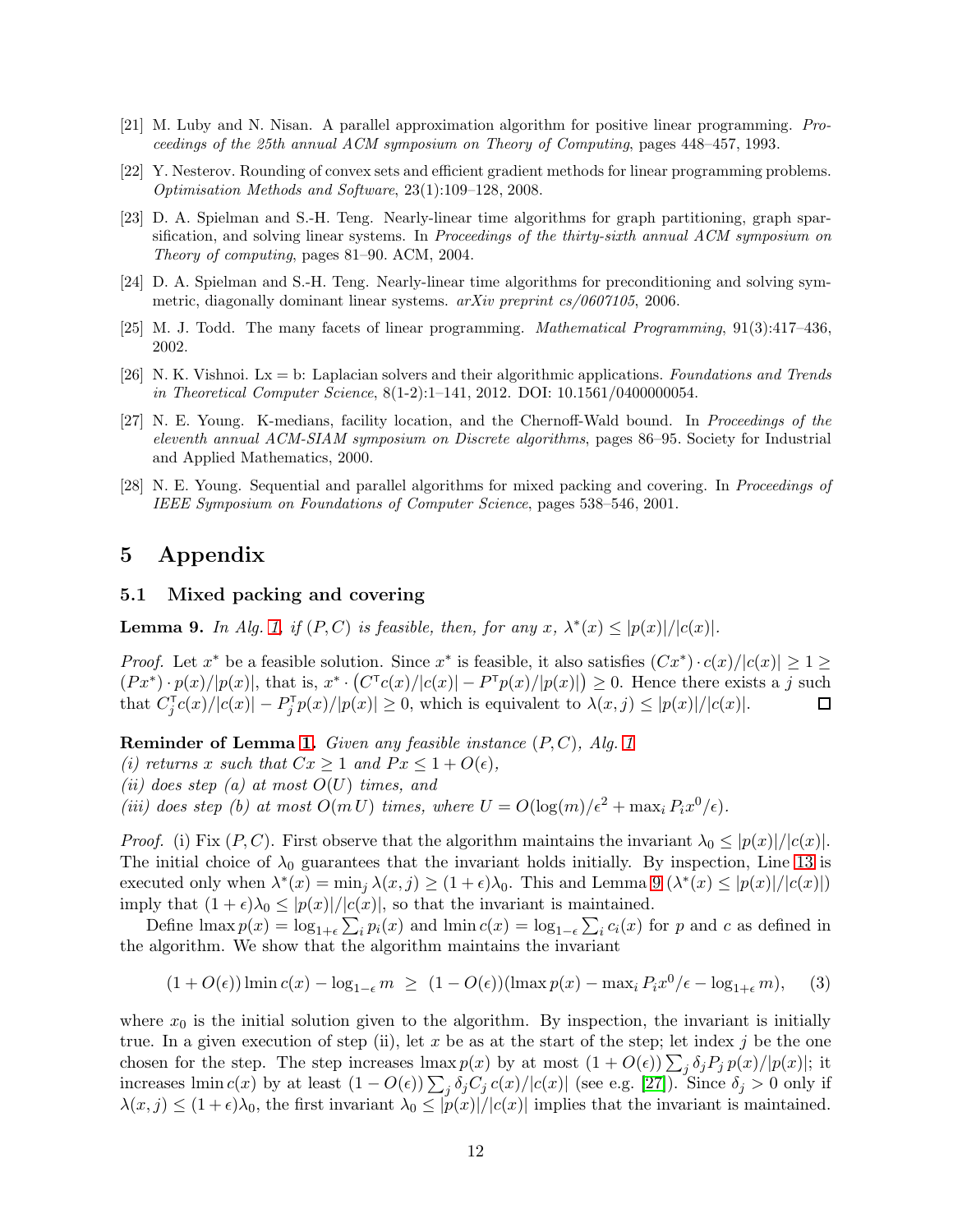Consider the step when the algorithm returns  $x/U$ . Just before the step, at least one  $i \in [m]$ had  $C_i x < U$ , so  $\lim_{\epsilon \to 0} c(x) < \log_{1-\epsilon} (1-\epsilon)^U = U$ , and by the above invariant  $\max_i P_i x \leq$  $(1 + O(\epsilon))U$ . During the step max<sub>i</sub>  $P_ix$  increases by at most  $1 = O(\epsilon U)$ , so after the step  $\max_i P_i x \leq (1 + O(\epsilon))U$  still holds. Part (i) follows.

(ii) The algorithm maintains  $\lambda_0 \leq |p(x)|/|c(x)|$ , with equality at the start. Each time  $\lambda_0$  increases, it does so by a  $1 + \epsilon$  factor, but throughout,  $P_i x = O(U)$  and  $\min_i C_i x = O(U)$ , so  $|p(x)|/|c(x)|$ is always at most  $m(1+\epsilon)^{O(U)}/(1-\epsilon)^{O(U)}$ . Part (ii) follows.

(iii) Each increment either increases some  $P_ix$  by at least  $1/2$ , or increases some  $C_ix$  by at least  $1/2$  where  $C_i x \leq U$ . Since  $P_i x = O(U)$  throughout, part (iii) follows. П

**Reminder of Lemma [2.](#page-3-1)** Given any feasible packing/covering instance  $(P, C)$ , provided the updates in lines  $12-13$  maintain Invariant  $(1)$ :

(i) Each operation (a) or (b) done by Alg. [2](#page-4-0) is a valid operation (a) or (b) of Alg. [1,](#page-3-0) so

(ii) Alg. [2](#page-4-0) returns a  $(1+O(\epsilon))$ -approximate solution.

*Proof.* (i) Alg. [2](#page-4-0) only does increments for a given j when  $\hat{\lambda}_j \leq (1+\epsilon)^2 \lambda_0/(1-\epsilon)$ , which (with the definition of  $\lambda_j$  and  $\epsilon \leq 1/10$ ) ensures  $\lambda(x, j) \leq (1 + 4\epsilon)\lambda_0$ . Likewise, Alg. [2](#page-4-0) only scales  $\lambda_0$ when  $\min_j \hat{\lambda}_j > (1+\epsilon)^2 \lambda_0/(1-\epsilon)$ , which (with the guarantee) ensures  $\min_j \lambda(x,j) \geq (1+\epsilon)\lambda_0$ . Thus, the precondition of each operation is appropriately met. (Alg. [2'](#page-4-0)s termination condition is slightly different than that of Alg. [1,](#page-3-0) but this does not affect correctness.) This proves (i). Part (ii) follows from Lemma [1](#page-2-1) part (i).  $\Box$ 

#### <span id="page-13-0"></span>5.2 Covering

**Lemma 10.** In Alg. [4,](#page-7-2) for any x,  $\text{OPT}(A, w) \ge |a(x)| \lambda^*(x)$ , where  $\lambda^*(x) = \min_{j \in [n]} \lambda(x, j)$ .

*Proof.* Let  $x^*$  be a solution of cost  $w \cdot x^* = \text{OPT}(A, w)$ . Draw a single  $j \in [n]$  at random from the distribution  $x^*/|x^*|$ . By calculation the expectation of the quantity  $A_j^{\dagger}a(x)/|a(x)| - w_j/(w \cdot x^*)$ is proportional to  $(Ax^*)^{\dagger}a(x)/|a(x)|-x^*\cdot w/(w\cdot x^*)$ , which is non-negative (as  $Ax^*\geq 1$ ), so with positive probability the quantity is non-negative, implying  $w \cdot x^* \geq |a(x)| \lambda(x, j)$ .  $\Box$ 

**Reminder of Lemma [4.](#page-6-1)** Alg. [4](#page-7-2) returns a solution x such that  $w \cdot x \le (1+O(\epsilon))$   $\text{OPT}(A, w) + w \cdot x^0$ , where  $x^0$  is the initial solution given to the algorithm.

Proof. First we observe that the algorithm is well-defined. In each iteration, by definition of  $\lambda^*(x)$ , there exists a  $j \in [n]$  such that  $\lambda(x, j) = \lambda^*(x)$ . By Lemma [10,](#page-13-0) for this j,  $\lambda(x, j) \le$  $\text{OPT}(A, w)/|a(x)|$ . So, in each iteration there exists a suitable vector  $\delta \in \mathbb{R}^n_+$ . Next we prove the approximation ratio.

Define  $\lim_{a \to a} a(x) = \log_{1-\epsilon} |a(x)|$  for a as defined in the algorithm. We show that the algorithm maintains the invariant

<span id="page-13-1"></span>
$$
(1 + O(\epsilon))(\text{lmin } a(x) - \log_{1-\epsilon} m) \ge \frac{w \cdot x - w \cdot x^0}{\text{OPT}(A, w)}.
$$
\n(4)

The invariant is initially true by inspection. In a given iteration of the algorithm, let  $x$  be as at the start of the iteration, let vector  $\delta$  be the one chosen in that iteration. The iteration increases  $w \cdot x / \text{OPT}(A, w)$  by  $\sum_j \delta_j w_j / \text{OPT}(A, w)$ . It increases lmin  $a(x)$  by at least  $(1 - O(\epsilon)) \sum_j \delta_j A_j^{\dagger} a(x)/|a(x)|$  (see e.g. [\[27\]](#page-12-7)). By the choice of  $\delta$ , the definition of  $\lambda^*$ , and